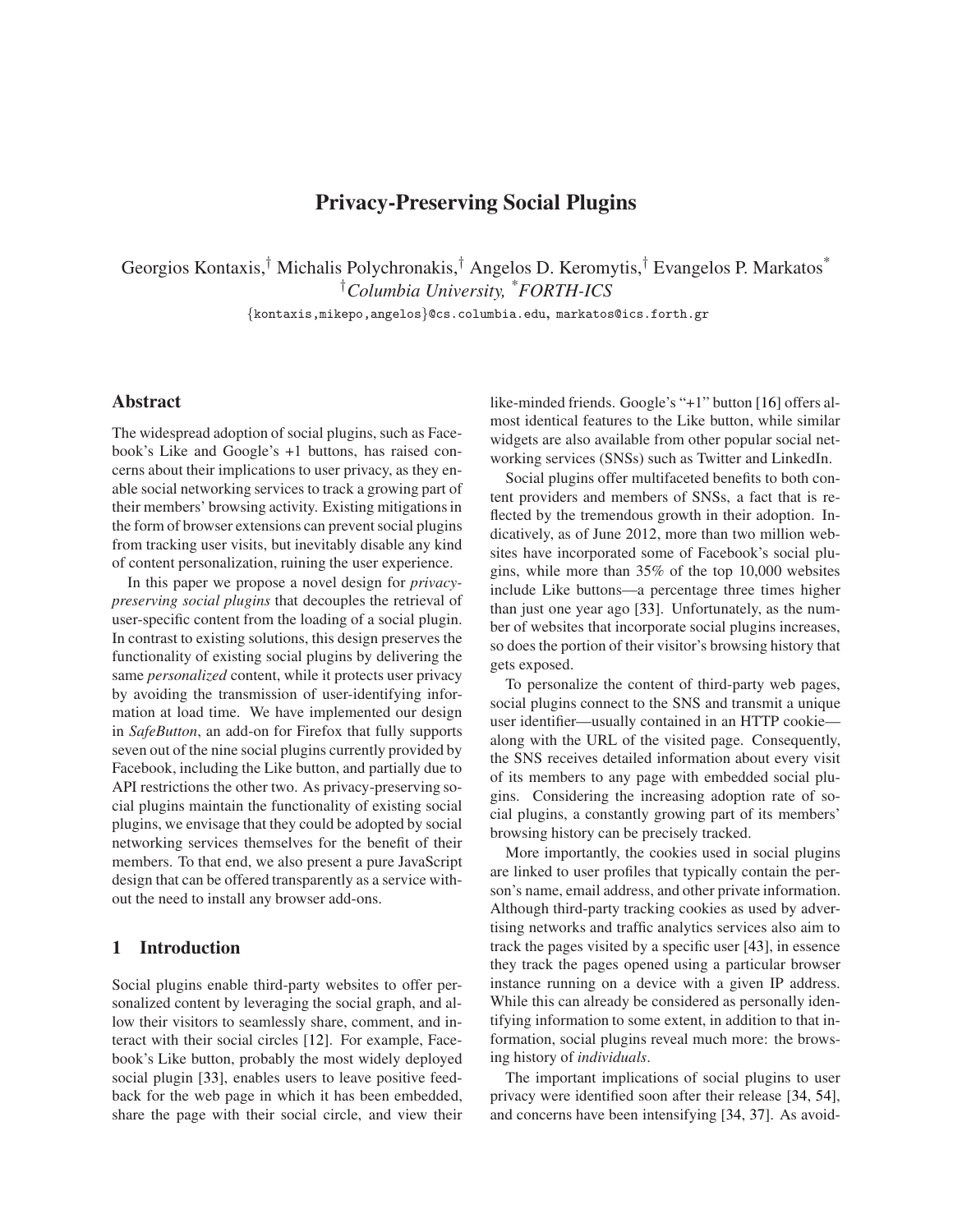ing becoming a member of any SNS is often rather difficult (even users that are not interested in the social aspects of a service can be affected, e.g., Gmail users can still be tracked through Google's "+1" buttons), privacy-conscious users can resort to browser extensions that block user-identifying information from reaching the SNS through social plugins [\[27,](#page-15-5) [15,](#page-14-2) [7,](#page-14-3) [4,](#page-14-4) [28,](#page-15-6) [45\]](#page-15-7).

Depending on the subtlety of their approach, ranging from stripping cookies and headers from the plugin's requests to preventing the plugin from loading, some or none of its user interaction functionality may be preserved. However, as user-identifying information never reaches the SNS, all these solutions completely disable any kind of content personalization. As an example, for a Like button, even logged in members will be viewing just the total number of "likes" for the page (Fig. [1a](#page-1-0)), instead of the names and pictures of their friends who have liked the page (Fig. [1c](#page-1-0)).

We believe that the majority of users are not even aware of the privacy issues stemming from the prevalence of social plugins. For this reason, we argue that any solution can be effective only if it can be deployed by SNSs themselves, so as to protect *all* users without requiring any action on their behalf. Crucially, content personalization and user interaction are two key features of existing social plugins. Any solution that lacks either of them, or introduces even a slight compromise in user experience, is not likely to be adopted by SNSs.

Driven by these two observations, in this paper we propose a novel design for *privacy-preserving social plugins*, which fulfills two seemingly contradicting goals: it protects user privacy by avoiding the transmission of user-identifying information at load time, while it offers identical functionality to existing social plugins by providing the same personalized content. The main idea is to decouple the retrieval of private information from the loading of a social plugin by prefetching all data from the user's social circle that might be needed in the context of a social plugin. Any missing non-private data is retrieved on demand without revealing the identity of the user to the SNS. Local (private) and server-side (public) data are then combined to render a pixel-by-pixel identical version of the same personalized content that would have been rendered by existing social plugins.

To demonstrate the feasibility of our design, we have implemented *SafeButton*, an add-on for Firefox that provides privacy-preserving versions of existing social plugins, as they are provided by the major SNSs. Based on our experimental evaluation, the local disk space consumed by SafeButton for storing the private data required for handling the nine different social plugins currently provided by Facebook is in the order of a few megabytes for typical users, and 145MB for the extreme case of a user with 5,000 friends. At the same time, due to re-



<span id="page-1-0"></span>Figure 1: Different states of Facebook's Like button for a user that (a) has never logged in on Facebook from this particular browser or is not a member of Facebook at all, (b) has previously logged in but is currently logged out, (c) is currently logged in (personalized view).

duced network overhead, SafeButton renders social plugins 64% faster compared to their original versions. Our design can be readily adopted by existing SNSs, and be offered transparently as a service to their members without the need to install any additional software.

Our work makes the following main contributions:

- We propose a novel design for privacy-preserving social plugins that i) prevents the SNS from tracking its members' browsing activities, and ii) provides the same functionality as existing social plugins with no compromises in content personalization.
- We have implemented SafeButton, a Firefox extension that currently provides privacy-preserving versions of Facebook's social plugins.
- We evaluate our implementation and demonstrate the feasibility of the proposed design in terms of functionality, effectiveness, and performance.
- We describe in detail a pure JavaScript implementation of our design that can be offered by existing SNSs as a transparent service to their members.

## **2 User Tracking through Social Plugins**

## **2.1 Social Plugins**

Social plugins are provided by the major social networking services in the form of "widgets" that can be embedded in any web page, usually in the form of an IFRAME element. After downloading the page, the browser issues a subsequent request to fetch and load the content of the plugin, as shown in Fig. [2](#page-2-0) (step 2). The domain that serves the social plugins is the same as the one that hosts the SNS itself, and thus any state that the browser maintains for the SNS in the form of HTTP cookies [\[17\]](#page-14-5) is transmitted along with the request for the social plugin.

Assuming the user has an active session with the SNS, the site will associate the request with the user's profile,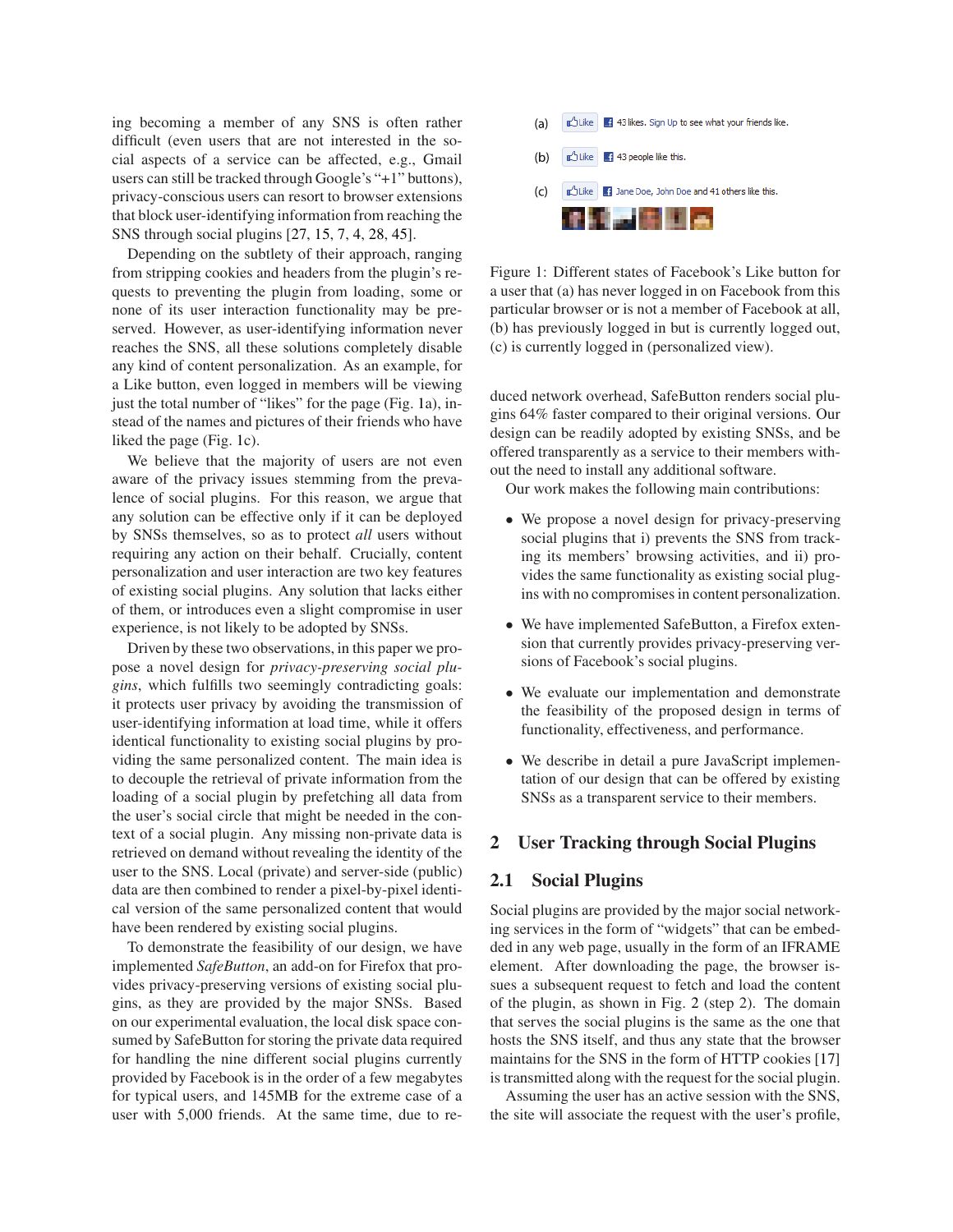

<span id="page-2-0"></span>Figure 2: Loading phase of social plugins. After a page is fetched (1), the browser loads the IFRAME of the social plugin (2). If the user is logged in on the SNS, the plugin receives and displays personalized information (3). Users are identified (and can be tracked) through the HTTP cookies included in the request.

and respond with personalized content tailored to that particular user and visited web page (step 3 in Fig. [2\)](#page-2-0). Otherwise, if the user has not logged in on the SNS from that particular browser before, or has never registered at all, the social plugin will display only generic, publicly accessible information for that page.

For instance, Fig. [1](#page-1-0) shows the different modes of the Like button depending on the browser's cookies for facebook.com. If a user does not have an account or has not logged in on Facebook using that browser, the plugin displays only the total number of "likes" and prompts the user to sign up (a). If a user is currently logged in, the plugin displays personalized information, including some of the names and pictures of the user's friends that have liked the page (c). Interestingly, while a user is logged out (b), the plugin does not prompt for signup; depending on how cookies are cleared, some useridentifying information may persist even upon user exit.

## **2.2 Privacy Issues**

With publishers reporting multifold increases in traffic [\[35\]](#page-15-8), and the continuous addition of new gestures and social features by the major social networking services [\[36\]](#page-15-9), it is expected that the explosive popularity of social plugins will only continue to grow. As more sites employ social plugins, the potential for broader user tracking increases. With more than 35% of the top 10,000 most visited websites having Like buttons in their pages (as of June 2012) [\[33\]](#page-15-0), a good part of the daily browsing history of 901 million active Facebook users [\[8\]](#page-14-6) is technically available to Facebook. We should stress that the same issue holds for all other major social networking services that provide social plugins, including Google and Twitter.

The privacy issues related to the use of HTTP cookies are a well-known problem. Since their introduction in 1995, cookies have been extensively used by advertising networks for building user profiles and tracking the browsing activity of users across the web [\[51\]](#page-15-10). Although user tracking through social plugins resembles this kind of cross-site tracking through third-party cookies [\[43\]](#page-15-1), there is one key difference.

An advertising network uses cookies to track the same user across all affiliate sites that host the network's advertisements, but cannot easily link the derived activity pattern to the actual identity of the user. In contrast, social plugins use cookies associated with real user profiles on the respective social networking site, which typically contain an abundance of personally identifiable information [\[47\]](#page-15-11). In essence, instead of tracking anonymous users, social plugins enable tracking of named *persons*.

Advertising agencies can also potentially associate a user profile with a person's identity by combining information from other sources, e.g., in cooperation with one or more affiliate websites on which users provide contact information for registration. Social networking services, though, do not have to collude with another party because they already have access to both extensive personally identifiable information, as well as to a broad network of sites that host social plugins.

## **2.3 Preventing Privacy Leaks**

One might think that if users diligently log out of the social networking site, they will be safe from the privacy leaks caused by its social plugins. Unfortunately, this seems a rather daunting task for users that rely daily on Google, Facebook, Twitter, and other popular SNSs for their personal and professional communication and social interaction activities. To provide convenience for frequent use, these sites follow a single sign-on approach for all offered services, and prompt users to stay logged in indefinitely through "keep me logged in" features. Consequently, users typically remain logged in throughout the whole duration of their online presence.

In some cases, even after a user logs out, the cookies of the SNS might not be cleared completely, and personally identifiable information may still persist [\[9\]](#page-14-7). For example, even after logging out of Facebook, a cookie with a user identifier remains in the browser, enabling features such as pre-filling a returning user's email address in the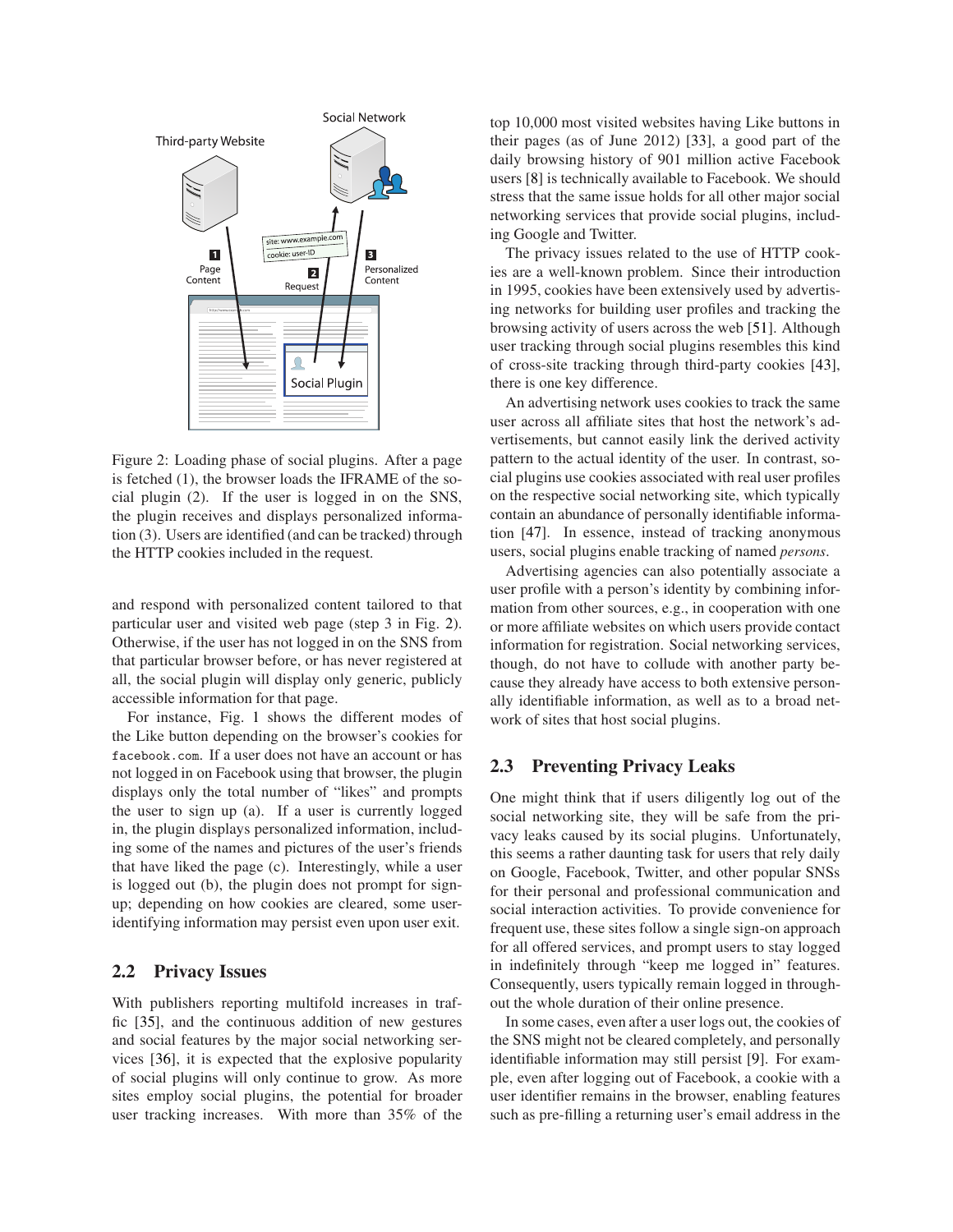log in form, or avoiding to unnecessarily prompt existing members to sign up, as shown in Fig. [1\(](#page-1-0)b).

Blocking of third-party cookies could be considered a mitigation to this problem, since most of the major web browsers (Chrome, Firefox, Internet Explorer) have adapted their security policy to prevent third parties from reading (in addition to writing) cookies. Therefore, even though the SNS's domain appears both as a first party (when a user visits the site directly) and as a third party (when a social plugin is embedded in a page), in the latter case the SNS no longer receives any cookies. However, with the exception of Internet Explorer, blocking of third-party cookies is not enabled by default. Internet Explorer will do so, but white-lists same-domain cookies set by first parties that return a P3P header [\[30\]](#page-15-12) (even a dummy one), which both Facebook and Google [\[25\]](#page-14-8) appear to be doing. Moreover, even if a user chooses explicitly to block third-party cookies, there are known bypass techniques [\[2\]](#page-14-9), such as faking an interaction with the embedded page through a script-initiated form submission in Safari, or opening the embedded page in a pop-up window that gets treated by the browser as a first party [\[53\]](#page-15-13), which interestingly in Chrome is not hindered by pop-up blocking [\[3\]](#page-14-10).

The Do Not Track HTTP header [\[5\]](#page-14-11) is an encouraging recent initiative that allows users to opt out of tracking by advertising networks and analytics services. Although currently not supported by any SNS, if it were adopted, Do Not Track could allow users to choose whether they want to opt in for the personalized versions of social plugins or not. However, users who would opt in for the personalized versions (or who would not opt out, depending on the default setting) could still be tracked.

This situation drives privacy-conscious users towards browser extensions that block the transmission of useridentifying information through social plugins [\[27,](#page-15-5) [15,](#page-14-2) [7,](#page-14-3) [4,](#page-14-4) [28,](#page-15-6) [45\]](#page-15-7). For instance, Facebook Blocker [\[7\]](#page-14-3) removes completely the IFRAME elements of social plugins from visited web pages. Instead of blocking social plugins completely, ShareMeNot [\[28\]](#page-15-6) simply removes the sensitive cookies from the social plugin's requests at load time. When a user explicitly interacts with a plugin, the cookies are then allowed to go through, enabling the action to complete normally. Although this approach strikes a balance between usability and privacy, it still completely disables any content personalization.

## <span id="page-3-0"></span>**3 Design**

#### **3.1 Requirements**

The design of privacy-preserving social plugins is driven by two key requirements: *i) provide identical functionality to existing social plugins in terms of content personaliza-* *tion and user interaction*, and *ii) avoid the transmission of user-identifying information to the social networking service before any user interaction takes place*. The first requirement is necessary for ensuring that users receive the full experience of social plugins, as currently offered by the major SNSs. Existing solutions against user tracking do not provide support for content personalization, and thus are unlikely to be embraced by SNSs and content providers. The second requirement is mandatory for preventing SNSs from receiving user-identifying information whenever users merely view a page and do not interact with a social plugin.

We consider as user-identifying information any piece of information that can be used to *directly* associate a social plugin instance with a user profile on the SNS, such as a cookie containing a unique user identifier. The IP address of a device or a browser fingerprint can also be considered personally identifying information, and could be used by a shady provider for user tracking. However, the accuracy of such signals cannot be compared with the ability of directly associating a visit to a page with the actual *person* that visits the page, due to factors that introduce uncertainty [\[52\]](#page-15-14), such as DHCP churn, NAT, proxies, multiple users using the same browser, and other aspects that obscure the association of a device with the actual person behind it. Users can mitigate the effect of these signals to their privacy by browsing through an anonymous communication network [\[38\]](#page-15-15), and ensuring that their browser has a non-unique fingerprint [\[39\]](#page-15-16).

When viewed in conjunction, the two requirements seem contradicting. Content personalization presumes knowledge of the person for whom the content will be personalized. Nevertheless, the approach we propose satisfies both requirements, and enables a social plugin instance to render personalized content without revealing any user-identifying information to the SNS.

#### **3.2 Overall Approach**

Social plugins present the user with two different types of content: *private* information, such as the names and pictures of friends who like a page, and *public* information, such as the total number of "likes." The main idea behind our approach is to maintain a local copy of all private information that can possibly be needed for rendering any personalized content for a particular user, and query the social networking service only for public information that can be requested anonymously.

This approach satisfies our first requirement, since all the required private information for synthesizing and presenting personalized content is still available to the social plugin locally, while any missing public information can be fetched on demand. User interaction is not hindered in any way, as user actions are handled in the same way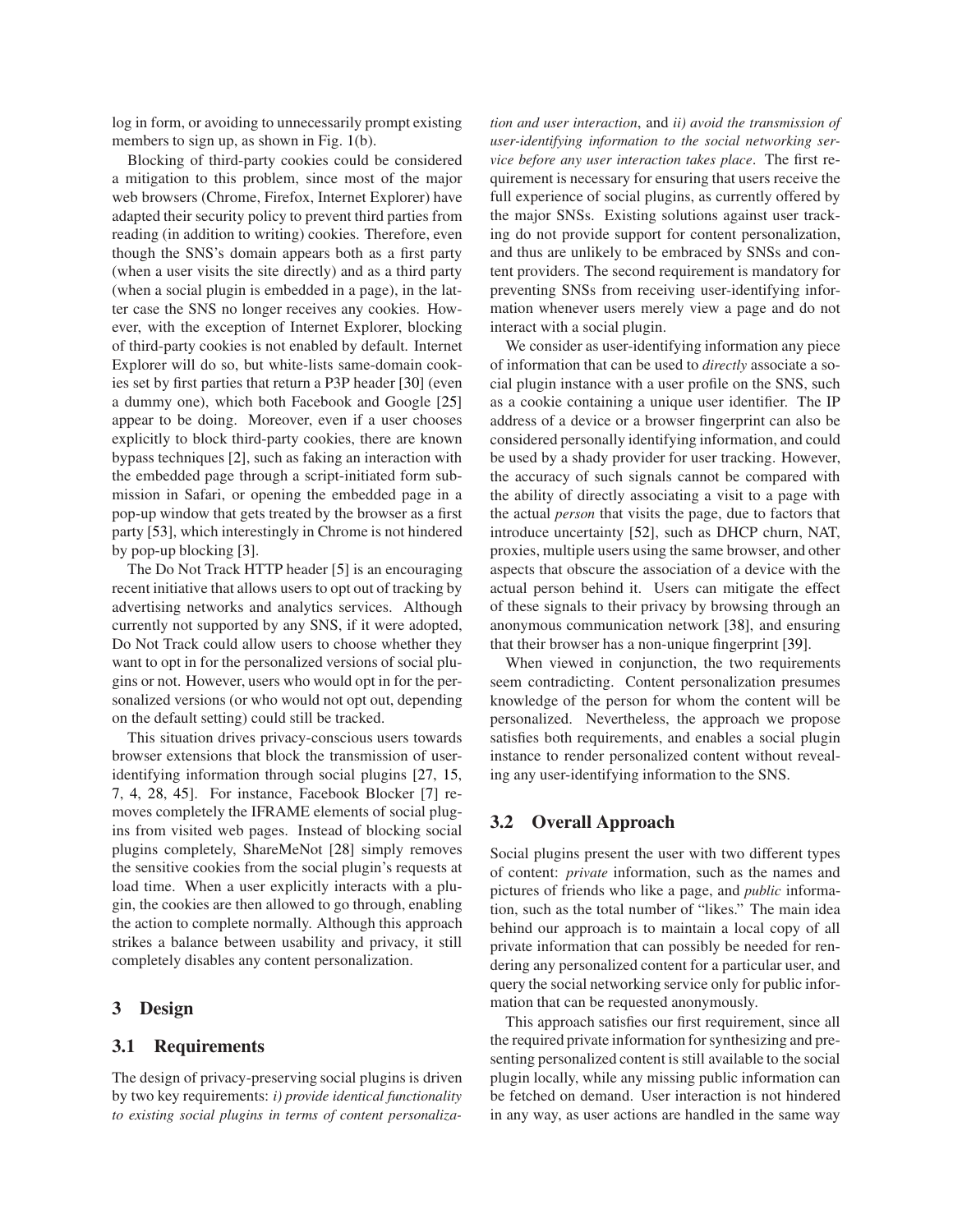as in existing social plugins. Our second requirement is also accomplished, because all communication of a privacy-preserving social plugin with the SNS for loading its content *does not* include any user-identifying information. Only public information about the page might be requested, which can be retrieved anonymously.

The whole process is coordinated by the *Social Plugin Agent*, which runs in the context of the browser and has three main tasks: i) upon first run, gathers all private data that might be needed through the user's profile and social circle, and stores it in a local *DataStore*, ii) periodically, synchronizes the DataStore with the information available online by adding or deleting any new or stale entries, and iii) whenever a social plugin is encountered, synthesizes and presents the appropriate content by combining private, personalized information from the local Data-Store and public, non-personalized information through the SNS. Maintaining a local copy of the user's social information is a continuous process, and takes place transparently in the background. Once all necessary information has been mirrored during the bootstrapping phase, the DataStore is kept up to date periodically.

Going back to the example of the Like button, the private information that must be stored locally for its privacy-preserving version should suffice for properly rendering *any possible* instance of its personalized content for *any third-party page the user might encounter*. This can be achieved by storing locally all the "likes" that all of the user's friends have ever made, as well as the names and thumbnail pictures of the user's friends. Note that all the above information is available through the profile history of the user's friends, which is always accessible while the user is logged in.

Although keeping all this state locally might seem daunting at first, as we demonstrate in Sec. [5.2,](#page-7-0) the required space for storing all the necessary private information for privacy-preserving versions of *all* Facebook's existing social plugins is just 5.4MB for the typical case of a user with 190 friends, and 145MB for an extreme case of a user with 5,000 friends. No information that is not accessible under the user's credentials is ever needed, and daily synchronization typically requires the transmission of a few kilobytes of data.

Continuing with the Like button as an example, Fig. [3](#page-4-0) illustrates the process of rendering its privacy-preserving version. Upon visiting a third-party page, the Social Plugin Agent requests from the SNS the total number of "likes" for that particular page, without providing any user-identifying information (step 3). In parallel, it looks up the URL of the page in the DataStore and retrieves the names and pictures of the friends that have liked the page (if any). Once the total number of "likes" arrives (step 4), it is combined with the local information and the unified personalized content is presented to the user (5).



<span id="page-4-0"></span>Figure 3: The loading phase of privacy-preserving social plugins. When a social plugin is encountered (1), the Social Plugin Agent intervenes between the plugin and the SNS (2). The agent requests (3) and receives (4) only publicly accessible content, e.g., the page's total number of "likes," without revealing any user-identifying information to the SNS. The agent then combines this data with personalized information that is maintained locally, and presents the unified content to the user (5).

Further optimizations are possible for avoiding querying for non-personalized content at load time. Depending on the plugin and the kind of information it provides, public information for frequently visited pages can be cached, while public information for highly popular pages can be prefetched. For example, information such as the total number of "likes" for a page that a user visits several times a day can be updated only once per day without introducing a significant inconsistency, allowing the Social Plugin Agent to occasionally serve the Like button using *solely* local information. Similarly, the SNS can regularly push to the agent the total number of "likes" for the top 10K most "liked" pages. In both cases, the elimination of any network communication on every cache hit not only reduces the rendering time, but also protects the user's browsing pattern even further.

## **4 Implementation**

To explore the feasibility of our approach we have implemented *SafeButton*, an add-on for Firefox (version 7.0.1) that provides privacy-preserving versions of existing social plugins. SafeButton is written in JavaScript and XUL [\[23\]](#page-14-12), and relies on the XPCOM interfaces of Firefox to interact with the internals of the browser. Figure [4](#page-5-0)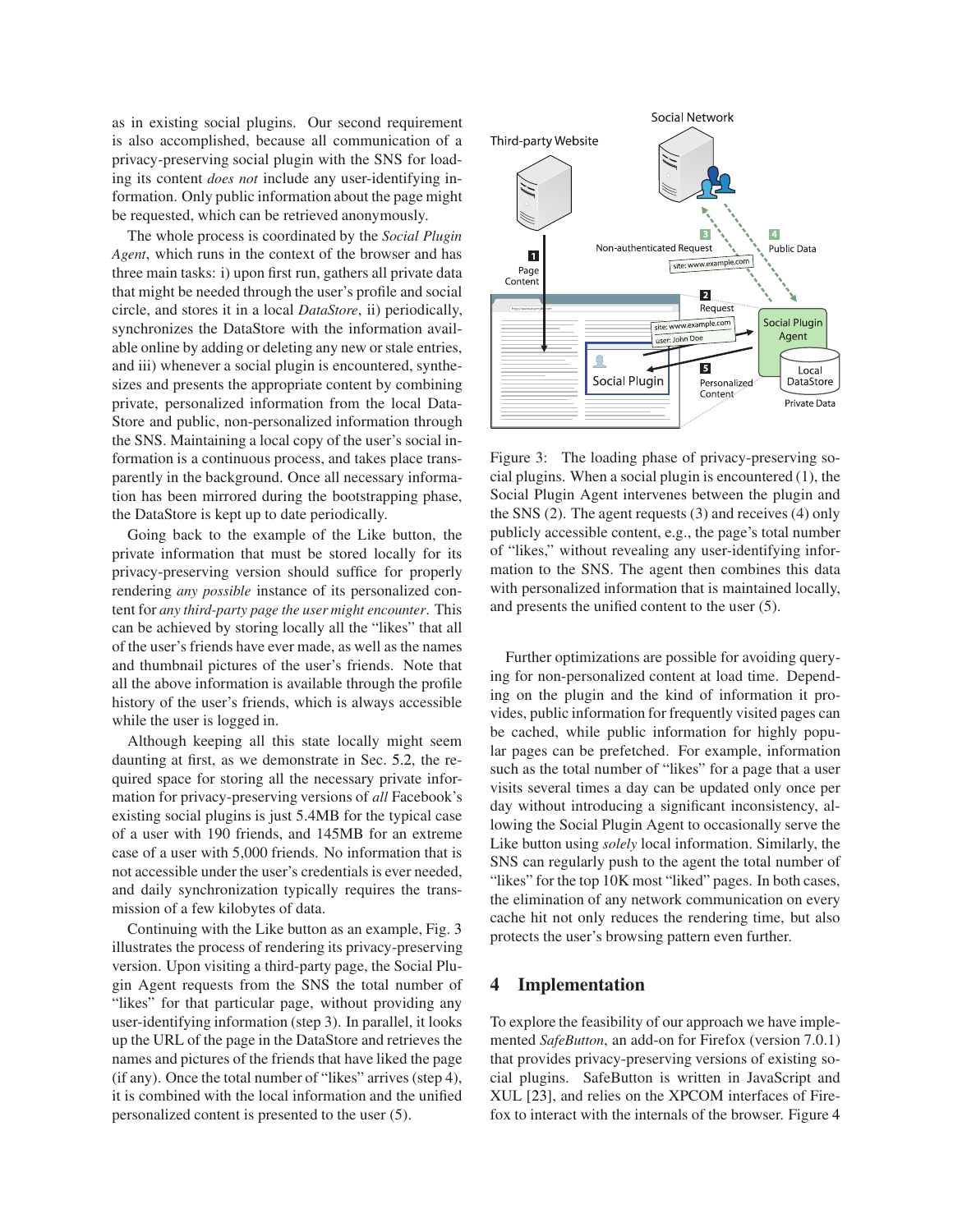

<span id="page-5-0"></span>Figure 4: Overall architecture of SafeButton. A Request Handler (1) intercepts the HTTP requests of social plugins. Privacy-preserving implementations of the supported plugins (2) combine public remote data (3b), which can be cached in the X-Cache for improving network performance (3a), and private data from the user's social circle, which are maintained locally in the DataStore (4), and deliver the same personalized content (5) as the original plugins.

provides an overview of SafeButton's main components, which are described below. A detailed description of how the components are put together to handle a Like button is provided at the end of this section.

**Request Handler** The main task of the Request Handler is to intercept the HTTP requests of a social plugin at load time, and hand off the event to an appropriate callback handler function. The requests are intercepted using a set of filters based on signatures that capture the target URL of each plugin. These signatures are received from the Social Plugin Provider Interface, along with the callback handlers that should be invoked whenever a filter is triggered. The Request Handler provides as an argument to these callbacks a reference to the DOM of the page that contains the social plugin that triggered the filter.

We have implemented the Request Handler by registering an observer for HTTP requests (httpon-modify-request notification) using XPCOM's nsIObserverService. This allows the inspection code to lie inline in the HTTP request creation process, and either intercept and modify requests (e.g., by stripping HTTP cookies or other sensitive headers), or drop them entirely when necessary.

**Social Plugin Provider Interface** The Social Plugin Provider Interface serves as an abstraction between the Request Handler and different *Provider Modules* that support the social plugins offered by different social networking services. This extensible design enables more networks and plugins to be supported in the future. In the current version of SafeButton, we have implemented a Provider Module for the social plugins offered by Facebook. We take advantage of the Graph API [\[10\]](#page-14-13) to download the user's private social information that needs to be stored locally, and access any other public content on demand. We should stress that, although an option, we do not employ any kind of web scraping to acquire information from pages accessible through the user's profile.

A Provider Module for a SNS consists of: i) the signatures that will be used by the Request Handler for intercepting the HTTP requests of the platform's social plugins, ii) the callback handler functions that implement the core functionality of each social plugin based on local and remote social information, and iii) the necessary logic for initializing the DataStore and keeping it up to date with the information that is available online.

Each callback function implements the core functionality for rendering a particular social plugin. Its main task is to retrieve the appropriate private social data from the DataStore, request any missing public data from the SNS (without revealing any user-identifying information), and compile the two into the personalized content that will be displayed. The function then updates the DOM of the web page through the page reference that was passed by the Request Handler.

**DataStore** The DataStore keeps locally all the private social data that might be required for rendering personalized versions of any of the supported social plugins. All information is organized in a SQLite database that is stored in the browser's profile folder for the user that has installed SafeButton. Upon first invocation, SafeButton begins the process of prefetching the necessary data. This process takes place in the background, and relies on the detection of browser idle time and event scheduling to operate opportunistically without interfering with the user's browsing activity.

In our implementation for Facebook, data retrieval begins with information about the user's friends, including each friend's name, thumbnail picture, and unique identifier in Facebook's social graph. Then, for each friend, SafeButton retrieves events of social activity such as the pages that a friend has liked or shared, starting with the oldest available event and moving onward. In case the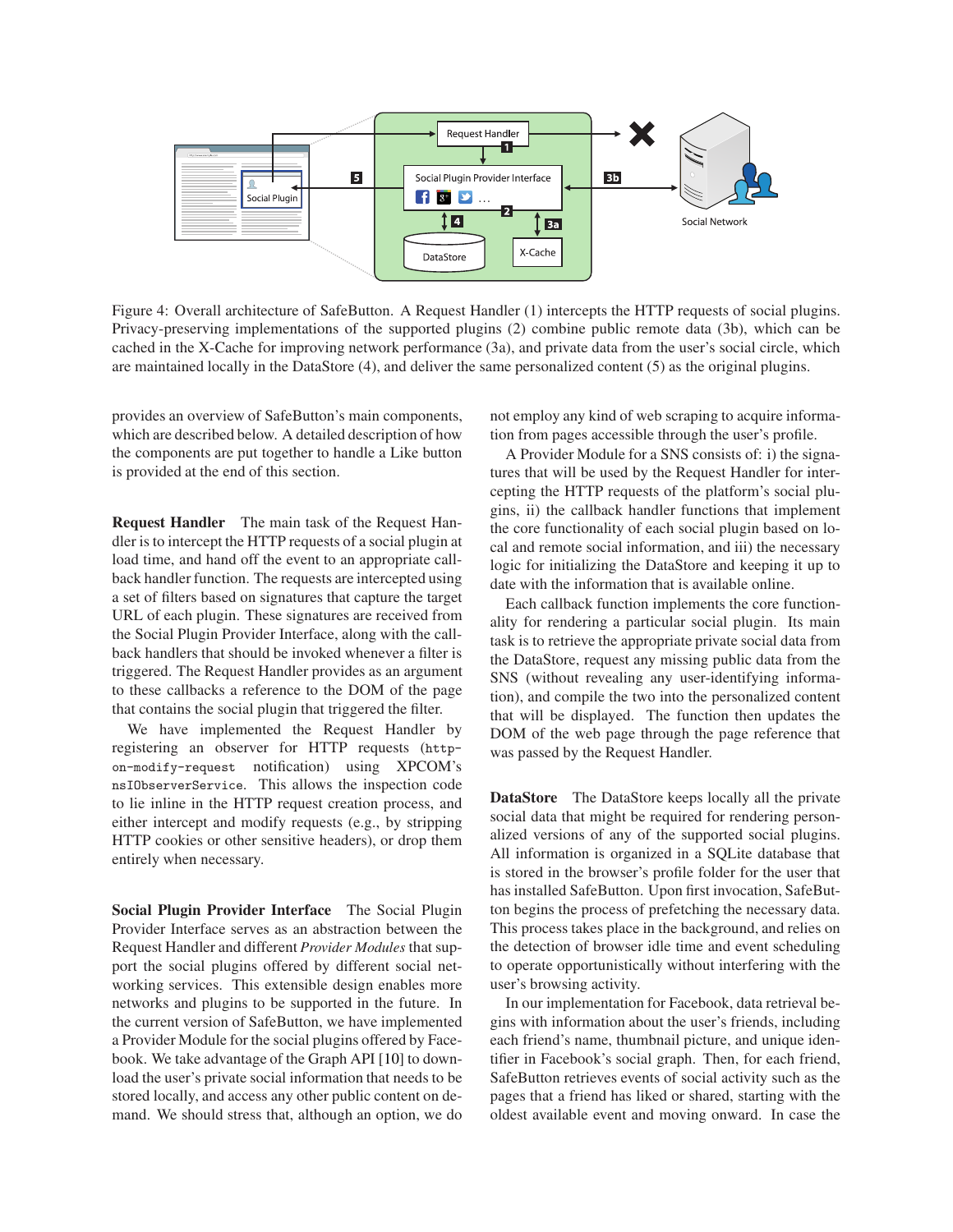download process is interrupted, e.g., if the users turns off the computer, it continues from where it left off the next time the browser is started.

Updating the DataStore is an incremental process that takes place periodically. Fortunately, the current version of the Graph API offers support for incremental updates. As we need to query for any new activity using a separate request for each friend (a Graph API function for multiple user updates would be welcome), we do so gracefully for each friend every two hours, or, if the browser is not idle, in the next idle period. We have empirically found the above interval to strike a good balance between the timeliness of the locally stored information and the incurred network overhead. In our future work, we plan to employ a more elaborate approach based on an exponential backoff algorithm, so that a separate adaptive update interval can be maintained for different friend groups according to their "chattiness."

Note that we also need to address the consistency of the locally stored data with the corresponding data that is available online. For instance, friends may "like" a page and later on "unlike" it, thereby deleting this activity from their profile. Unfortunately, the Graph API currently does not offer support for retrieving any kind of removal events. Nevertheless, SafeButton periodically fetches the entire set of activities for each friend (at a much slower pace than the incremental updates), and removes any stale entries from the DataStore.

**X-Cache** The *X-Cache* holds frequently used public information and meta-information, such as the total number of "likes" for a page or the mapping between page URLs and objects in the Facebook graph. A hit in the X-Cache means that no request towards the social networking service is necessary for rendering a social plugin. This improves significantly the time it takes for the rendering process to complete, and at the same time does not reveal the IP address of the user to the SNS.

**Use Case: Facebook Like Button** Here we enrich the running case of the Facebook Like button from Sec. [3](#page-3-0) with the technical details of the behavior of SafeButton's components, as shown by the relevant steps in Fig. [4.](#page-5-0)

Upon visiting a web page with an embedded Like button in the form of an IFRAME, the browser will issue an HTTP request towards Facebook to load and subsequently render the contents of that IFRAME. The Request Handler intercepts this request and attempts to match its URL against the set of signatures of the supported social plugins, which will trigger a match for the regular expression http[s]?:\/\/www\.facebook\.com\/plugins\/ like\.php. Subsequently, the handler invokes the callback associated with this signature and pass as an argument the plugin's URL and a reference to the DOM of the page that contains the social plugin (step 1).

The first action of the callback function is to query X-Cache for any cached non-personalized information about the button and the page it is referring to. This includes the mapping between the page's URL and its ID in the Facebook graph, along with the global count of users who have "liked" the page (step 3a). In case of a miss, a request made through the Graph API retrieves that information (step 3b). The request is stripped from any Facebook cookies that the browser unavoidably appends to it. The response is then added to X-Cache for future reference. After retrieving the global count of users, the names (and if the developer has chosen so, the thumbnail pictures) of the user's friends that have liked the page are retrieved from the LocalStore (step 4).

Finally, the reference to the DOM of the embedding page (passed by the handler in step 1), is used to update the IFRAME where the original Like button would have been with exactly the same content (step 5).

#### **5 Experimental Evaluation**

#### **5.1 Supported Facebook Plugins**

In this section we discuss the social plugins offered by Facebook and evaluate the extend to which SafeButton can support them in respect to two requirements: i) user privacy, and ii) support for personalized content. Table [1](#page-7-1) lists the nine social plugins currently offered by Facebook. For each plugin, we provide a brief categorization of its "view" functionality, i.e., the content presented to the user according to whether it is based on public (nonpersonalized) or private (personalized) information, as well as its "on-click" functionality, i.e., the type of action that a user can take.

Although SafeButton interferes with the "view" functionality of existing social plugins, it does not affect their "on-click" functionality, allowing users to interact normally as with the original plugins. As shown in Table [2,](#page-7-2) SafeButton currently provides complete support for seven out of the nine social plugins currently offered by Facebook.

The Like button and its variation, the Like Box, are fully functional; the count, names, and pictures of the user's friends are retrieved from the DataStore, while the total number "likes" is requested on demand anonymously. The Recommendations plugin presents a list of recommendations for pages from the same site, with those made by friends appearing first. Recommendations from the user's friends are stored locally, so SafeButton can render those that are relevant to the visited site on top. The list is then completed with public recommendations by others, which are retrieved on demand.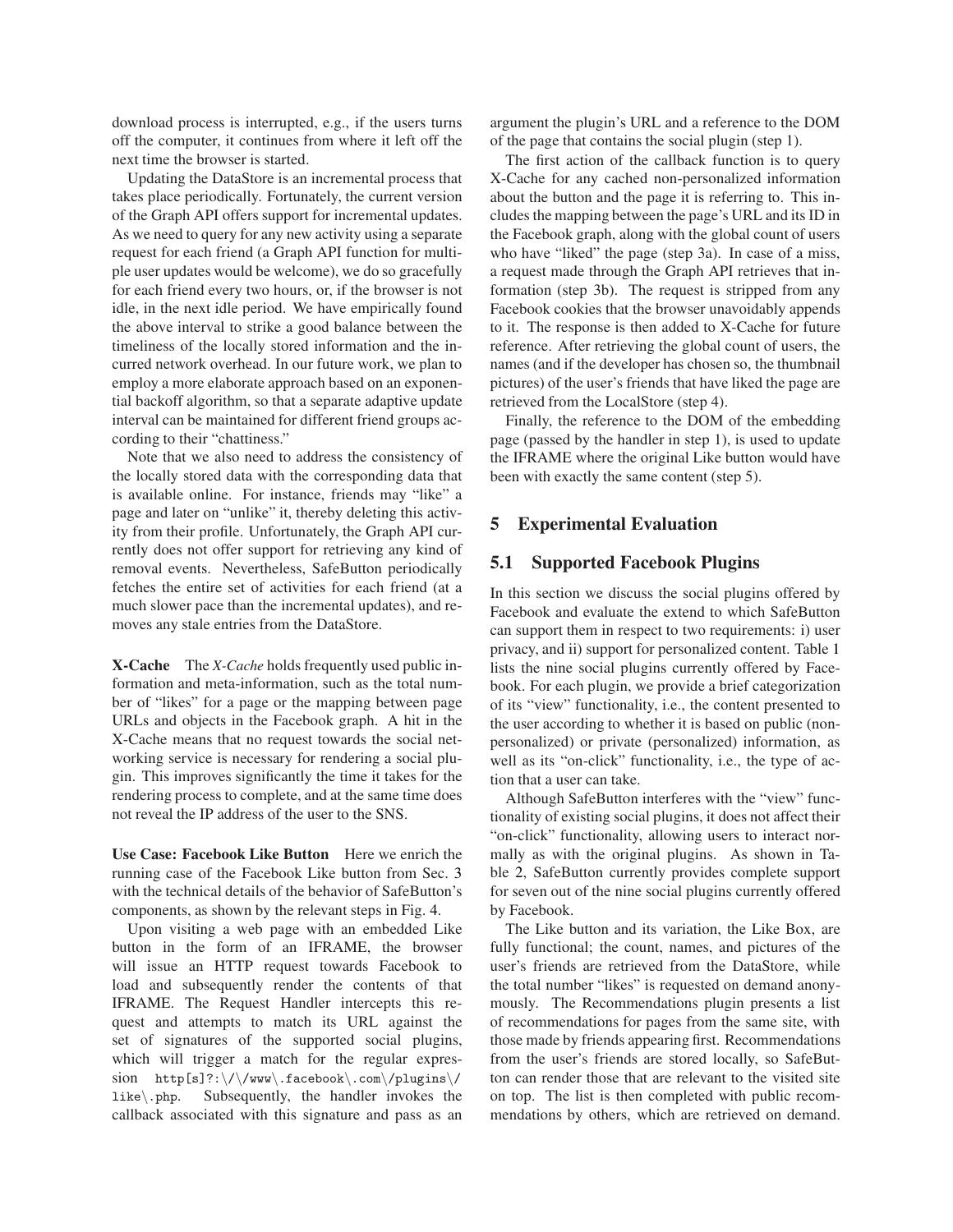| Facebook<br><b>Social Plugin</b> | <b>Public</b><br>Content                                                                                                               | <b>Personalized</b><br><b>Content</b>                                                         | <b>User</b><br><b>Action</b> |
|----------------------------------|----------------------------------------------------------------------------------------------------------------------------------------|-----------------------------------------------------------------------------------------------|------------------------------|
| Like Button                      | Total number of people that have liked the<br>page                                                                                     | Names and pictures of friends that have<br>liked the page                                     | Like page                    |
| Send Button                      |                                                                                                                                        |                                                                                               | Send content/page URL        |
| Comments                         | List of user comments                                                                                                                  | Friends' comments appear on top                                                               | Post comment                 |
| <b>Activity Feed</b>             | List of user activities (likes, comments,<br>shared pages)                                                                             | Friends' activities appear on top                                                             |                              |
| Recommendations                  | List of user recommendations (likes)                                                                                                   | Friends' recommendations appear on top                                                        | $\overline{\phantom{a}}$     |
| Like Box                         | Total number of people that have liked the<br>Facebook Page, names and pictures of some<br>of them, list of recent posts from the Page | Names and pictures of friends that have<br>liked the page are shown first                     | Like page                    |
| Registration                     |                                                                                                                                        | User's Name, picture, birthday, gender, lo-<br>cation, email (prefilled in registration form) | Register                     |
| Facepile                         |                                                                                                                                        | Names and pictures of friends that have<br>liked the page                                     | $\overline{\phantom{a}}$     |
| Live Stream                      | User messages                                                                                                                          |                                                                                               | Post message                 |

<span id="page-7-1"></span>Table 1: Public vs. Personalized content in Facebook's social plugins [\[12\]](#page-14-0).

| Facebook             | <b>Exposed information</b><br>during loading |                   | Personalized<br><b>Content with</b> |
|----------------------|----------------------------------------------|-------------------|-------------------------------------|
| <b>Social Plugin</b> | Original                                     | <b>SafeButton</b> | <b>SafeButton</b>                   |
| Like Button          | $IP$ addr. $+$ cookies                       | IP addr.          | Complete                            |
| Send Button          | $IP$ addr. $+$ cookies                       | None              | Complete                            |
| Comments             | $IP$ addr. $+$ cookies                       | IP addr.          | Partial <sup>1</sup>                |
| <b>Activity Feed</b> | $IP$ addr. $+$ cookies                       | IP addr.          | Partial <sup>2</sup>                |
| Recommendations      | $IP$ addr. $+$ cookies                       | IP addr           | Complete                            |
| Like Box             | $IP$ addr. $+$ cookies                       | IP addr.          | Complete                            |
| Registration         | $IP$ addr. $+$ cookies                       | None              | Complete                            |
| Facepile             | $IP$ addr. $+$ cookies                       | IP addr.          | Complete                            |
| Live Stream          | $IP$ addr. $+$ cookies                       | IP addr.          | Complete                            |

<sup>1</sup> When all comments are loaded at once, all personalized content is complete. In case they are loaded in a paginated form, some of the friends' comments (if any) might not be shown in the first page.

<sup>2</sup> Some of the friends' comments (if any) might be omitted (access to comments is currently not supported by Facebook's APIs).

<span id="page-7-2"></span>Table 2: For 7 out of the 9 Facebook social plugins, SafeButton provides exactly the same personalized content without exposing any user-identifying information.

Similarly to the Like button, Facepile presents pictures of friends who have liked a page, and that information is already present in the DataStore. The Send, Register, and Login buttons do not present any kind of dynamic information, and thus can be rendered instantly without issuing any network request.

Similarly to the Recommendations plugin, content personalization in the Comments plugin consists of giving priority to comments made by friends. SafeButton retrieves the non-personalized version of the plugin, and reorders the received comments so that friends' comments are placed on top. When all comments for a page are fetched at once, the personalized information presented by SafeButton is *fully consistent* with the original version of the plugin. However, when comments are presented in a paginated form, only the first sub-page is loaded. The current version of the Graph API does not support the retrieval of comments (e.g., in contrast to "likes"), and thus in case friends' comments appear deeper than the first sub-page, SafeButton will not show them on top (a workaround would be to download all subsequent comment sub-pages, but for popular pages this would result in a prohibitive amount of data).

The Activity Feed plugin is essentially a wrapper for showing a mix of "likes" and comments by friends, and thus again SafeButton's output lacks any friends' comments. Note that our implementation is based solely on the functionality provided by the Graph API [\[10\]](#page-14-13), and we refrain from scraping of web content for any missing information. Ideally, future extensions of the Graph API will allow SafeButton to fully support the personalized content of all plugins. We discuss this and other missing functionality that would facilitate SafeButton in Sec. [7.](#page-12-0)

## <span id="page-7-0"></span>**5.2 Space Requirements**

To explore the local space requirements of SafeButton, we gathered a data set that simulates the friends a user may have. Starting with a set of friends from the authors' Facebook profiles, we crawled the social graph and identified about 300,000 profiles with relaxed privacy settings that allow unrestricted access to all profile information, including the pages that person has liked or shared in the past. From these profiles, we randomly selected a set of 5,000—the maximum number of friends a person can have on Facebook [\[6\]](#page-14-14).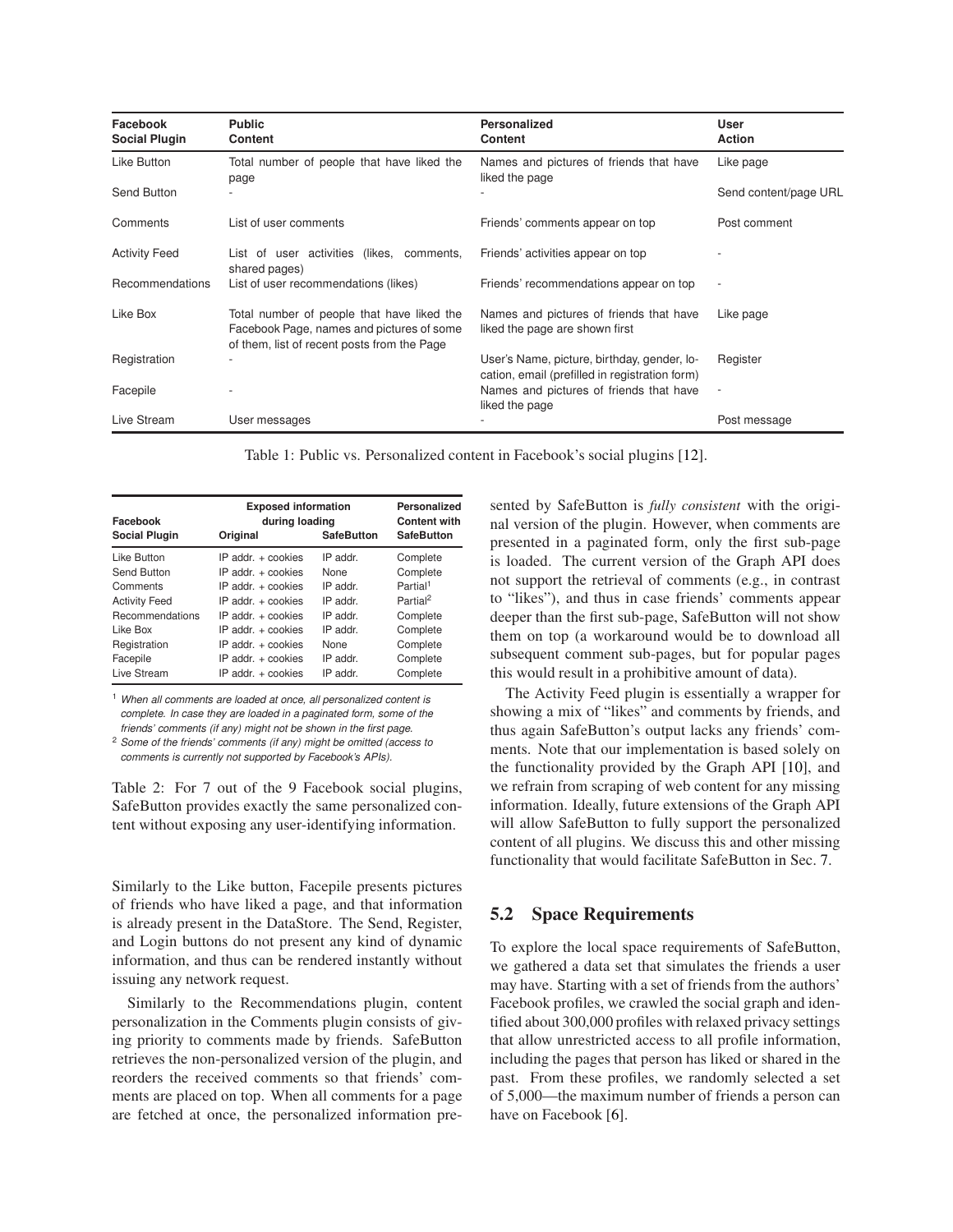| Data                                                                                | 190 Friends                           | 5,000 Friends                         |
|-------------------------------------------------------------------------------------|---------------------------------------|---------------------------------------|
| Names, IDs of Friends<br>Photos of Friends<br>Likes of Friends<br>Shares of Friends | 10.5KB<br>463.4KB<br>4.6MB<br>318.4KB | 204.8KB<br>11.8MB<br>126.7MB<br>7.0MB |
| Total                                                                               | 5.4MB                                 | 145.7MB                               |
| Average (per friend)                                                                | 29.2KB                                | 29.7KB                                |

<span id="page-8-0"></span>Table 3: Storage space requirements for the average case of 190 friends and the borderline case of 5,000 friends.

To quantify the space needed for storing the required data from a user's social circle, we initialized SafeButton using the above 5,000 profiles. In detail, SafeButton prefetches the names, IDs, and photos of all friends, and the URLs of all pages they have liked or shared. Although we have employed a slow-paced data retrieval process (5sec delay between consecutive requests), the entire process for all 5,000 friends took less than 10 hours. For typical users with a few hundred friends, bootstrapping completes in less than a hour. As already mentioned, users are free to use the browser during that time or shut it down and resume the process later.

Table [3](#page-8-0) shows a breakdown of the consumed space for the average case of a user with 190 friends [\[58\]](#page-15-17) and the extreme case of a user with 5,000 friends, which totals 5.4MB and 145.7MB, respectively. Evidently, consumed space is dominated by "likes," an observation consistent with the prevailing popularity of the Like button compared to the other social plugins. To gain a better understanding of storage requirements for different users, Fig. [5](#page-8-1) shows the consumed space as a function of the number of friends, which as expected increases linearly.

We should note that the above results are specific for the particular data set, and the storage space might increase for users with more "verbose" friends. Furthermore, the profile history of current members will only continue to grow as time passes by, and the storage space for older users in the future will probably be larger. Nevertheless, these results are indicative for the overall magnitude of SafeButton's storage requirements, which can be considered reasonable even for current smartphones, while the storage space of future devices can only be expected to increase.

To further investigate the distribution of "likes," the factor that dominates local space, we plot in Fig. [6](#page-8-2) the CDF of the number of "likes" of each user in our data set. The median user has 122 "likes," while there are some users with much heavier interaction: about 10% of the users have more than 504 "likes." The total number of "likes" was 1,110,000, i.e., 222 per user on average. This number falls within the same order of mag-



<span id="page-8-1"></span>Figure 5: Local space consumption for the required information from a user's social circle as a function of the number of friends. For the average case of a user with 190 friends, SafeButton needs just 5.4MB.



<span id="page-8-2"></span>Figure 6: CDF of the number of "likes" of each user.

nitude as previously reported statistics, which suggest that there are about 381,861 "likes" per minute on Facebook [\[31\]](#page-15-18). With a total population of about 901 million active users [\[8\]](#page-14-6), this results in about 217 "likes" per user per year. These results indicate that our data set is not particularly biased towards excessively active or inactive profiles.

Besides the storage of social information, SafeButton maintains the X-Cache for quick access to frequently used non-personalized information about a social plugin. To get an estimate about its size requirements, we visited the home pages of the first 1,000 of the top websites according to <alexa.com> that contained at least one Facebook social plugin. About 82.4% of the identified plugins corresponded to a Like Button or Like Box, 14% to Facebook Connect, 3% to Recommendations, 0.5% to Send Button, and 0.1% to Facepile and Activity Box. After visiting all above sites, X-Cache grew to no more than 850KB, for more than 2,500 entries.

## **5.3 Speed**

In this experiment, we explore the rendering time of social plugins with and without SafeButton. Specif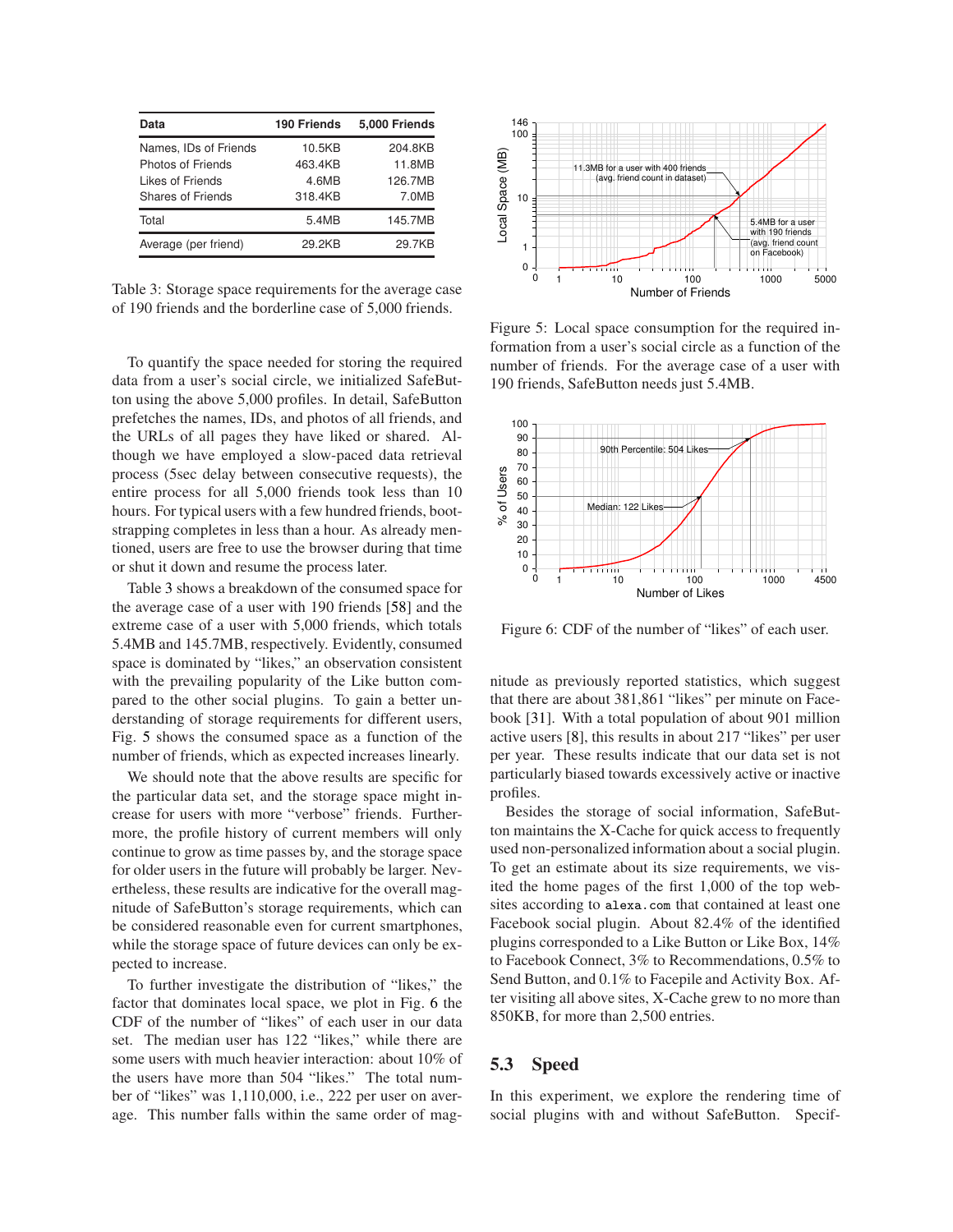ically, we measured the time from the moment the HTTP request for loading the IFRAME of a Like button is sent by the browser, until its content is fully rendered in the browser window. To do so, we instrumented Firefox with measurement code triggered by http-on-modify-request notifications [\[20\]](#page-14-15) and pageshow events [\[21\]](#page-14-16). We chose to measure the rendering time for the IFRAME instead of the entire page to eliminate measurement variations due to other remote elements in the page. This is consistent with the way a browser renders a page, since IFRAMEs are loaded in parallel with the rest of its elements.

We consider the following three scenarios: i) Firefox rendering a Like button unobstructed, and Firefox with SafeButton rendering a Like button when there is ii) an X-Cache miss or iii) an X-Cache hit. For the original Like button, we used a hot browser cache to cancel out loading times for any required external elements, such as CSS and JavaScipt files. Using SafeButton, visiting a newly or infrequently accessed webpage will result in a miss in the X-Cache. For a Like button, this means that besides looking up the relevant information in the local DataStore, SafeButton must (anonymously) query Facebook to retrieve the total number of "likes." For frequently accessed pages, such personalized information will likely already exist in the X-Cache, and thus SafeButton does not place any network request at all.

Using a set of the first 100 among the top websites according to <alexa.com> that contain a Like button, we measured the loading time of the Like button's IFRAME for each site (each measurement was repeated 1,000 times). Figure [7](#page-9-0) shows the median loading time across all sites for each scenario, as well as its breakdown according to the events that take place during loading. The rendering time for the original Like button is 351ms, most of which is spent for communication with Facebook. In particular, it takes 130ms from the moment the browser issues the request for the IFRAME until the first byte of the response is received, and another 204ms for the completion of the transfer. In contrast, SafeButton is much faster, as it needs 127ms for rendering the Like button in case of an X-Cache miss (2.8 times faster than the original), and just 24ms in case of an X-Cache hit (14.6 times faster), due to the absence of any network communication.

The difference in the response times for the network requests placed by the original Like button and SafeButton in case of an X-Cache miss can be associated with the different API used and amount of data returned in each case. SafeButton uses the Graph API to retrieve just the total number of "likes," which is returned as a raw ASCII value that is just a few bytes long. In contrast, the original plugin communicates with a different endpoint from the side of Facebook, and fetches a full HTML page with embedded CSS and JavaScript content. While these two



<span id="page-9-0"></span>Figure 7: Loading time for Like button with and without SafeButton. Even when the total number of "likes" is not available in the X-Cache, SafeButton is 2.8 times faster.

requests need a similar amount of time from the moment they are placed until the first response byte is received from the server, they differ by two orders of magnitude in terms of the time required to complete the transfer. Even if Facebook optimizes its own plugins in the future, we expect the rendering speed of SafeButton to be comparable in case of an X-Cache miss, and still much faster in case of an X-Cache hit.

## **5.4 Effectiveness**

As presented in Sec. [3,](#page-3-0) we rely on a set of heuristics that match the target URL of each supported social plugin to intercept and treat them accordingly so as to protect the user's privacy. To evaluate the effectiveness and accuracy of our approach, we carried out the following experiment. Using tcpdump, we captured a network trace of all outgoing communication of a test PC in our lab while surfing the web for a week through Firefox equipped with SafeButton. We then inspected the trace and found that no cookie was ever transmitted in any HTTP communication with facebook.com or any of its sub-domains.

This was a result of the following "fail-safe" approach. Besides the signatures of the supported social plugins, SafeButton inspects all communication with facebook.com and strips any cookies from requests initiated by third-party pages. Next, we performed the reverse experiment: using the same browser equipped with SafeButton, we surfed <www.facebook.com> and interacted with the site's functionality without any issues for a long period. Careful inspection of the log generated by SafeButton proved that no in-Facebook communication was hindered at any time.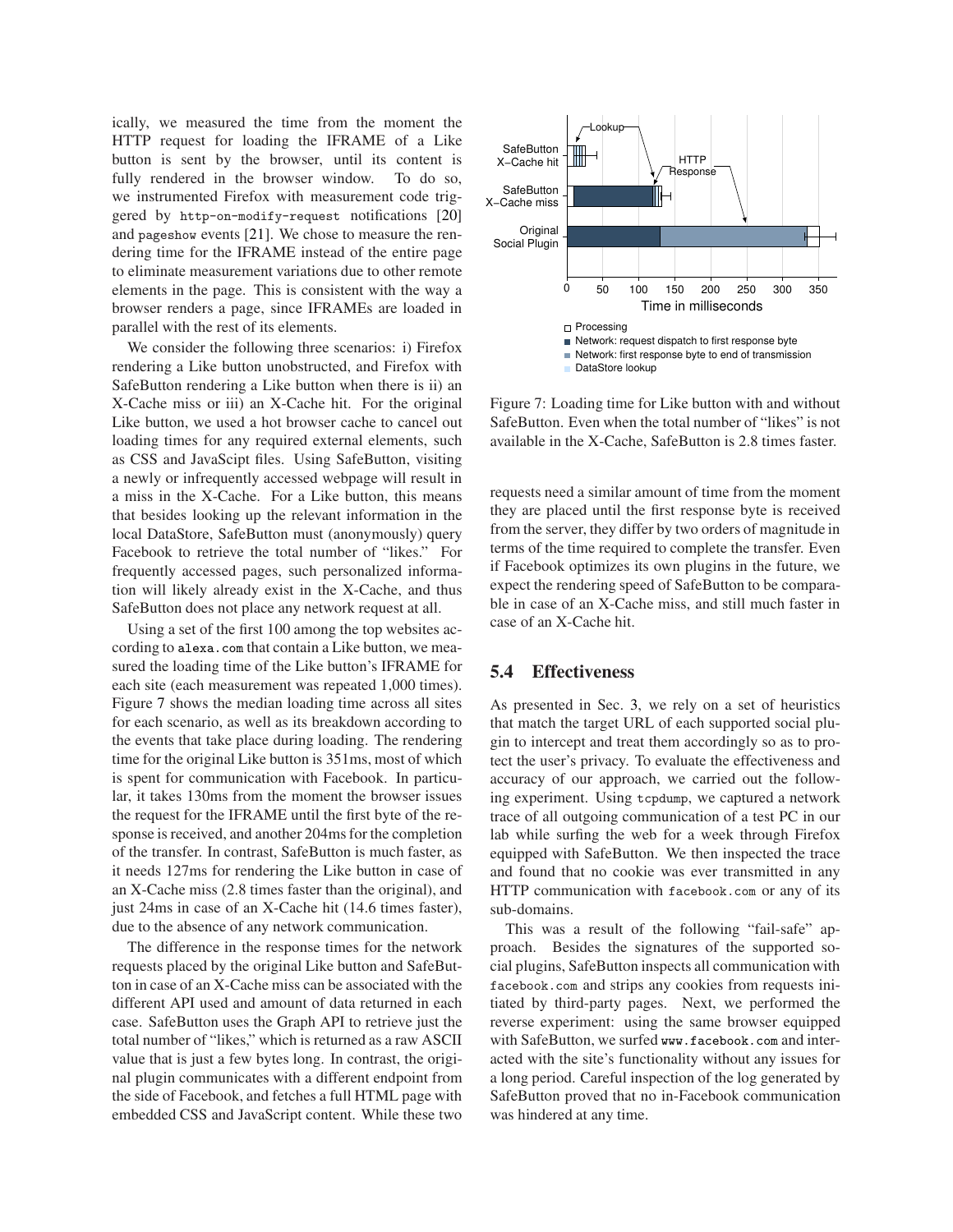

<span id="page-10-0"></span>Figure 8: Privacy-preserving social plugins serviced by a SNS. Here: the loading of a social plugin in a thirdparty page. The code of the social plugin agent is always fetched from a secondary domain to avoid leaking cookies set by the primary domain of the SNS. The URL of the target page is passed via a fragment identifier, so it is never transmitted to the SNS. The agent synthesizes and renders the personalized content of the social plugin.

## <span id="page-10-2"></span>**6 Privacy-preserving Social Plugins as a Service: A Pure JavaScript Design**

As many users are typically not aware of the privacy issues of social plugins, they are not likely to install any browser extension for their protection. For instance, NoScript [\[27\]](#page-15-5), a Firefox add-on which blocks untrusted JavaScript code from being executed, has roughly just 2 million downloads, and AdBlock [\[1\]](#page-14-17), an add-on which prevents advertisement domains from loading as third parties in a web page, has been downloaded 14 million times. At the same time, Firefox has 450 million active users [\[24\]](#page-14-18), which brings the adoption rate of the above security add-ons to 0.4% and 3.1%, respectively. For this reason, in this section we present a pure JavaScript implementation of privacy-preserving social plugins that could be employed by social networking services themselves for the protection of their members.

The use case would not be much different from now: web developers would still embed an IFRAME element that loads the social plugin from the SNS. However, instead of serving a traditional social plugin, the SNS serves a JavaScript implementation of a social plugin agent in respect to the design presented in Sec. [3.](#page-3-0) The agent then fetches personalized information from the browser's local storage, requests non-personalized information from the SNS, and renders the synthesized con-



<span id="page-10-1"></span>Figure 9: Privacy-preserving social plugins serviced by a SNS. Here: securely communicating the user's session identifier to the social plugin agent when logging in on the SNS. Although the agent is hosted on a secondary domain, it receives and stores the identifier from the primary domain through the postMessage function, allowing it to place asynchronous authenticated requests for accessing the user's profile information.

tent according to the specified social plugin. The feasibility of the above design is supported by existing web technologies such as IndexedDB [\[19\]](#page-14-19), which provide a JavaScript API for managing a local database, similar to the DataStore used in SafeButton.

The most challenging aspect of this implementation is to prevent the leakage of user-identifying information during the loading of a social plugin. If the IFRAME of the social plugin agent is hosted on the same (sub)domain as the SNS itself (e.g., socialnetwork.com), then the request for fetching its JavaScript code would also transmit the user's cookies for the SNS. At the same time, the agent would need to know the URL of the embedding page for which it has personalized the social plugin's content. If the URL is passed as a parameter to that initial request, the situation is obviously as problematic as in current social plugins.

A solution would be to leave out the URL of the page from the request for loading the social plugin agent. However, there should be a way to communicate this information to the agent once its JavaScript code has been loaded by the browser. This can be achieved through a fragment identifier [\[32\]](#page-15-19) in the URL from which the agent is loaded. Fragment identifiers come as the last part of a URL, and begin with a hash mark (#) char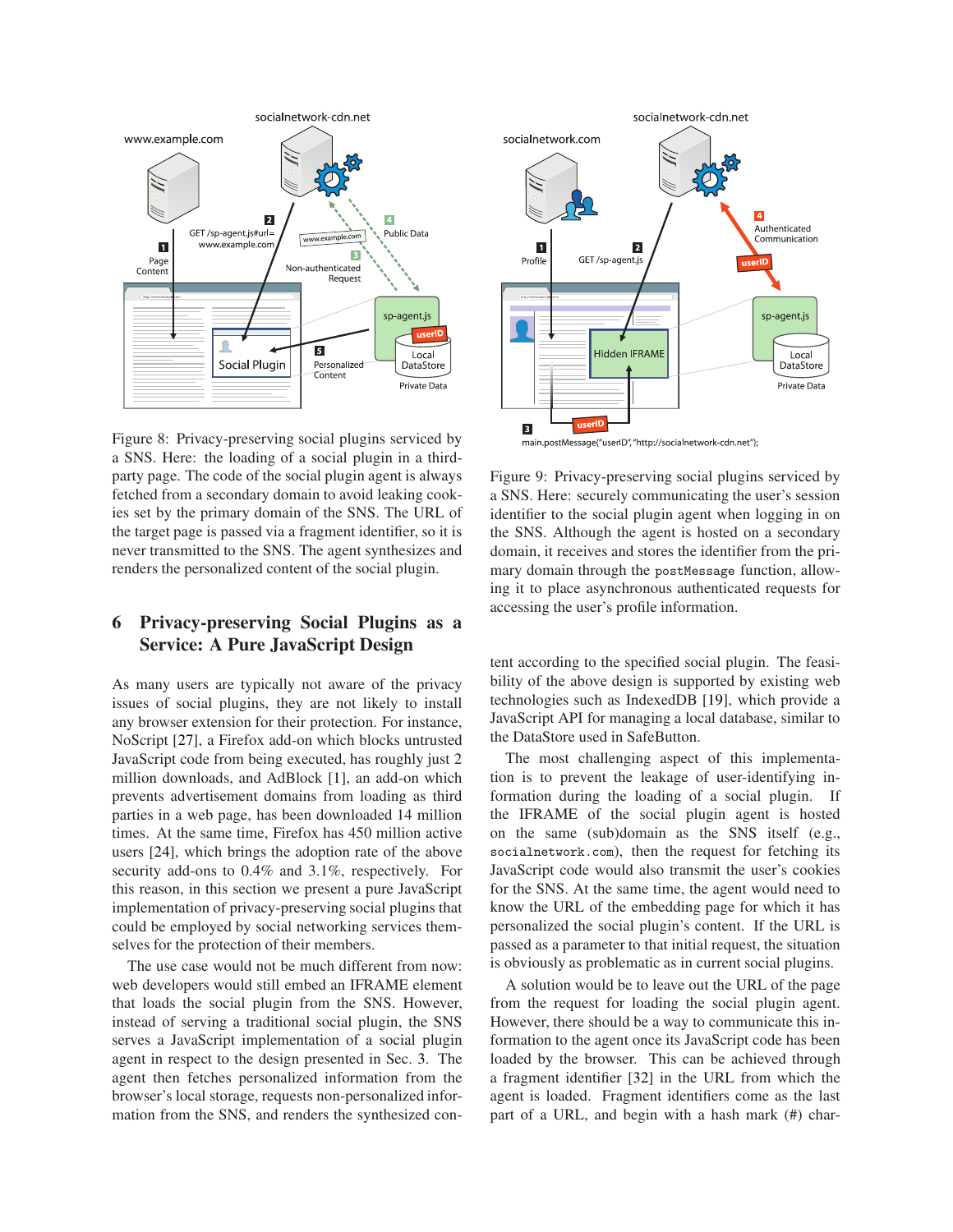acter. According to the HTTP specification [\[18\]](#page-14-20), fragment identifiers are never transmitted as part of a request to a server. Thus, during the loading of a social plugin in a third-party page, instead of passing an explicit parameter with the URL of the embedding page, as in <www.socialnetwork.com/sp-agent.js?url=<URL>>, it can be passed through a fragment identifier, as in [www.](www.socialnetwork.com/sp-agent.js) [socialnetwork.com/sp-agent.js#](www.socialnetwork.com/sp-agent.js)<<URL>>. The information about the URL of the visited page never leaves the browser, and remains accessible to the JavaScript code of the agent, which can then parse the hypertext reference of its container and extract the fragment identifier.

Unfortunately, this approach is still not secure in practice. The URL of the embedding page is usually also transmitted as part of the HTTP Referer [sic] header by most browsers. Therefore, even if we omit the target URL from the HTTP parameters of the request, the server will receive it anyway, allowing the SNS to correlate this information with the user's cookies that are transmitted as part of the same request.

To overcome this issue, the social plugin agent can be hosted on a secondary domain, different than the primary domain of the SNS, as also proposed by Do Not Track [\[5\]](#page-14-11). For instance, in this design the agent could be hosted under <socialnetwork-cdn.net> instead of <socialnetwork.com>, as shown in Fig. [8.](#page-10-0) This prevents the browser from appending the user's cookies whenever a social plugin is encountered (step 2), since its IFRAME will be served from a different domain than the one for which the cookies were set. The rest of the steps are analogous to Fig. [3.](#page-4-0)

Still, the social plugin agent must be able to issue authenticated requests towards the SNS for accessing the user's profile and retrieving the necessary private social information that must be maintained locally. This requires access to the user's cookies, and specifically to the identifier of the authenticated session that the user has with the SNS.

A solution to this problem can be achieved by taking advantage of the windows.postMessage [\[22\]](#page-14-21) JavaScript API, which allows two different origins to communicate. When the user logs in on the SNS, the login page contains a hidden IFRAME loaded through HTTPS from the secondary domain on which the social plugin agent is hosted, as shown in Fig. [9](#page-10-1) (step 2). The login page then communicates to the agent's IFRAME the session identifier of the user through postMessage (step 3). The IFRAME executes JavaScript code that stores locally the user identifier under its own domain, making it accessible to the plugin agent. The agent can then read the session identifier from its own local storage, and place authenticated requests towards the SNS for accessing the user's profile (step 4) and synchronizing the required information with the locally stored data. When the user explicitly logs out from the social networking site, the log out page follows a similar process to erase the identifier from the local storage of the agent.

In respect to supporting multiple users per browser instance and protecting the personal information stored locally, encryption can be employed to shield any sensitive information, such as the names or identifiers of a user's friends. In accordance with the communication of the session identifier described above, a user-specific cryptographic key can be communicated from the SNS to the social plugin agent. The plugin can then use this key to encrypt sensitive information locally. The key is kept only in memory. Each time the plugin agent loads, it spawns a child IFRAME towards the social networking site. The request for the child IFRAME will normally have the user's cookies appended. Finally, that child IFRAME, once loaded, can communicate via postMessage the encryption key back to the plugin agent.

## **7 Discussion**

**Strict Mode of Operation** Although SafeButton does not send any cookies to the social networking service, it still needs to make non-authenticated requests towards the SNS to fetch public information for some social plugins (e.g., for Facebook plugins, the information shown in column "Public Content" in Table [1\)](#page-7-1). These requests unavoidably expose the user's IP address to the SNS.

Some users might not feel comfortable with exposing their IP address to the SNS (even when no cookies are sent), as this information could be correlated by the SNS with other sources of information, and could eventually lead to the exposure of the users' true identity. For such privacy-savvy users, we consider a "paranoid" mode of operation in which SafeButton does not reveal the user's IP address to the social networking service when encountering a social plugin in a third-party page, by simply not retrieving any public information about the page. Unavoidably, some social plugins are then rendered using solely the locally available personalized information, e.g., for the Like button, the total number of "likes" for the page will be missing.

Alternatively, given the very low traffic incurred by SafeButton's non-authenticated queries to the SNS, these can be carried out transparently by SafeButton through an anonymous communication network such as Tor [\[38\]](#page-15-15). Given that social plugins are loaded in parallel with the rest of the page's elements, this would minimally affect the browsing experience (compared to browsing solely through Tor).

**Potential Challenges with Future Social Plugins.** Although SafeButton currently supports all social plugins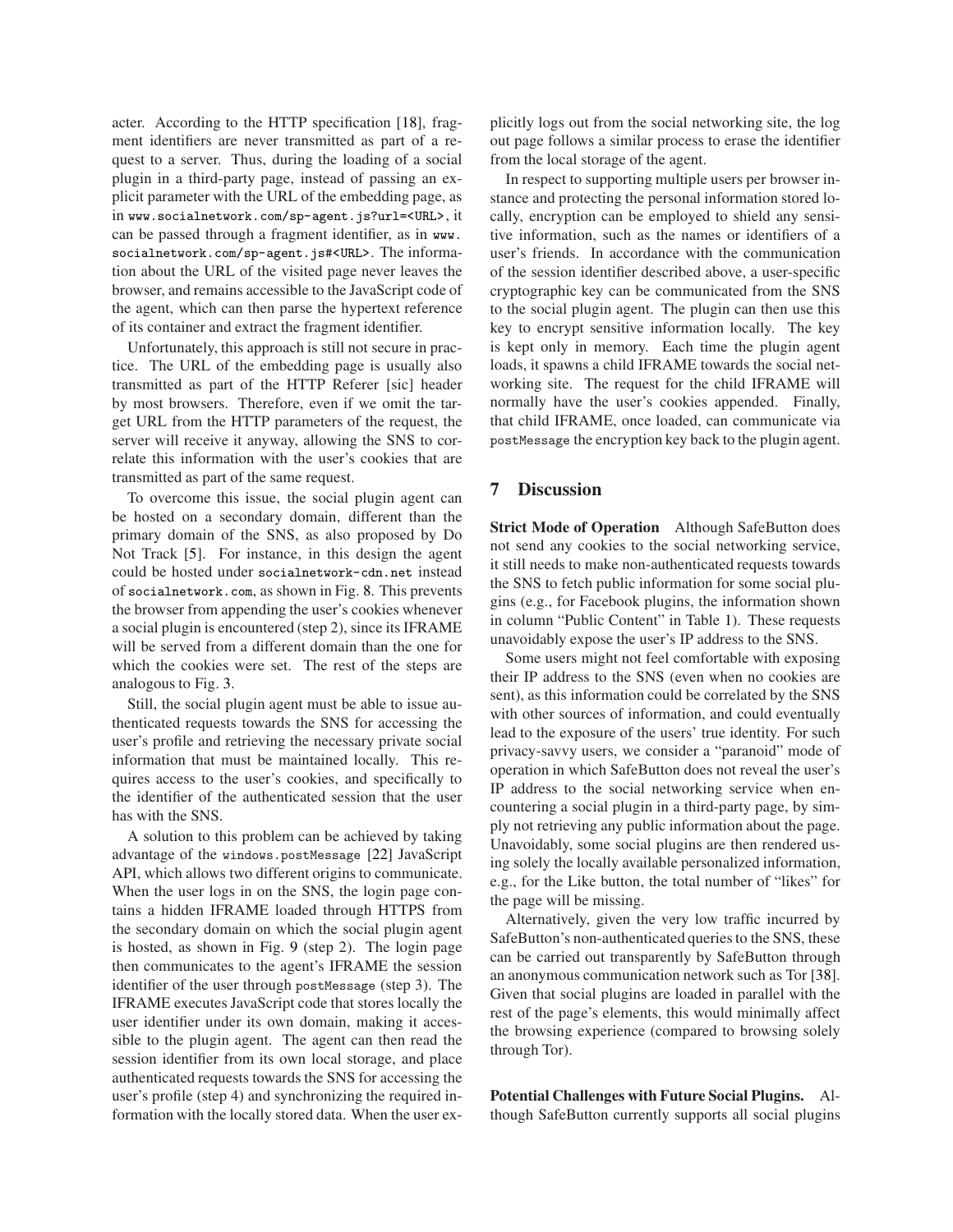offered by Facebook, and our approach is extensible so as to handle the plugins of other social networking services, we consider two potential challenges with future plugins [\[44\]](#page-15-20). First, future personalization functionality could include social information from a user's second degree friends, i.e., the friends of his friends, or rely on the analysis of data from the entire user population of the social network. Second, this type of personalization could involve proprietary algorithms not available to the clientside at run-time.

We believe that our approach could be adapted to support such developments. We find it realistic that such extended analysis will take place offline, and result in the calculation of a product that will be stored and taken into account in real-time during content personalization. Therefore, it will not be necessary to have at the client side neither the analysis algorithms nor the entire dataset. The stored outcome of the analysis, e.g., some extra weight on the social graph or additional meta-data, could be available to through the developer's API, and be taken into account by SafeButton during content personalization. At the same time, the social networking service is not deprived of the data necessary to carry out such analysis. Our approach protects user privacy when accessing the "view" functionality of social plugins, but when users explicitly interact with them, their actions and any corresponding data are transmitted to the SNS.

**Profile Management** As users may access the web via more than one devices, it reasonable to assume that they will require a practical way to use SafeButton in all of them. Although installing SafeButton on each browser should be enough, this will result to the synchronization of the locally stored information with the SNS for each instance separately. In our future work, we will consider the use of cloud storage for keeping fully-encrypted copies of the local DataStore and X-Cache, and synchronizing them across all the user's browser instances, in the same spirit as existing settings and bookmark synchronization features of popular browsers [\[29,](#page-15-21) [14\]](#page-14-22).

Keeping a local copy of private information that is normally accessible only through the social networking service might be considered a security risk, as it would be made readily available to an attacker that gains unauthorized access to the user's system. At that point, though, the attacker would already have access to the user's credentials (or could steal them by installing a keylogger on the compromised host) and could easily gather this information from the SNS anyway.

In any case, users could opt-in for keeping the DataStore encrypted, although this would require them to provide a password to SafeButton (similarly to the above mentioned settings synchronization features). For the pure JavaScript implementation, though, as discussed in Section [6,](#page-10-2) the cryptographic key can be supplied by the SNS upon user login, making the process completely transparent to the user.

**Security in Multi-user Environments** We now consider the operation of SafeButton in a multi-user environment where more than one users share the same browser instance. In general, sharing the same browser instance is a bad security practice, because after users are done with a browsing session they may leave sensitive information behind, such as stored passwords, cookies, and browsing history. Ideally, users should maintain their own browser instance or accounts in the operating system.

SafeButton retrieves private information when users are logged in the SNS, and stores it locally even after they log out, as it would be inefficient to erase it every single time. Multiple users are supported by monitoring the current cookies for that domain of the SNS, and serving personalized content only for the user that is currently logged in. Local entries that belong to a user ID that does not match the one currently logged in are never returned. Obviously, users that share the same OS account can access each other's locally stored data, since they are contained in the same DataStore instance, unless they have opted in for keeping their data encrypted, as discussed earlier.

<span id="page-12-0"></span>**Shortcomings of the Graph API** Throughout this paper we have briefly mentioned some obstacles we have encountered, namely shortcomings in the developer API provided by Facebook, in respect to our objective of protecting the user's privacy while maintaining full functionality for the social plugins. We summarize these issues here and discuss how the social networks in general could support us.

*User Activity Updates through the API.* Currently the Facebook API [\[10\]](#page-14-13) offers access to the social graph but there is no way to receive updates or "diffs" when something changes. For instance, we retrieve a friend's "likes" through the API, we are also able to fetch only new "likes" from a point forward, but are unable to receive notice when that friend "unlikes." A friend "activity" or "history" function could significantly aid our implementation in keeping an accurate local store.

*Accuracy of the Provided Information.* Sometimes, the API calls and documentation offered to developers differ slightly from the actual behavior of a plugin when it is offered by the SNS itself [\[11\]](#page-14-23). This creates a predicament for developers wishing to replicate the functionality.

*Support for All Social Information that is Otherwise Accessible.* We consider it reasonable for the API to provide access to information that is accessible via the social plugins offered by the SNS itself or via the profile pages of its users. For instance, there is no API call to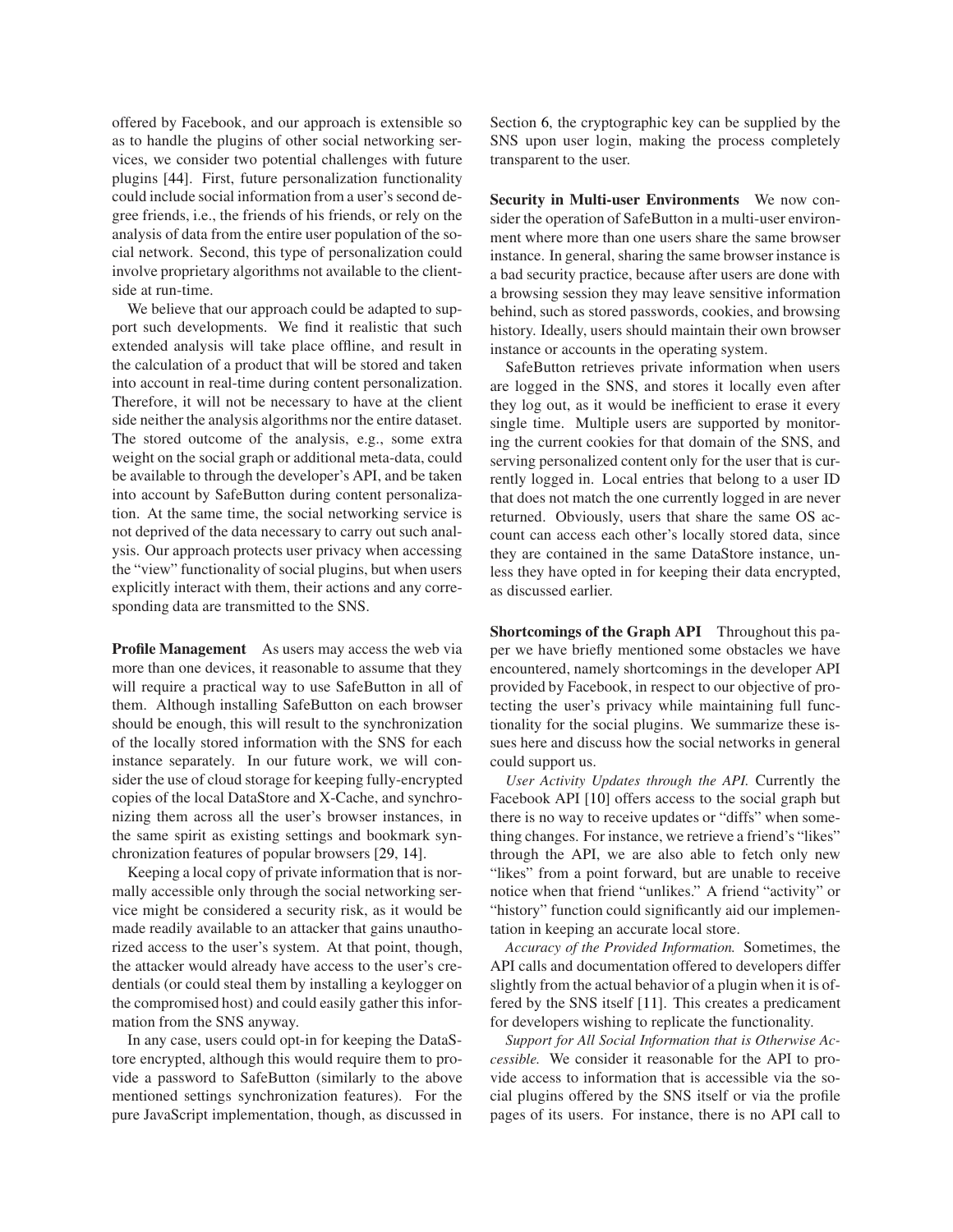access the comments of a specific user, although they appear in the user's profile page. Scrapping could retrieve them, but this practice is not ideal. Therefore, in our case, we have to resolve to practices that result in reduced accuracy, such as anonymously retrieving a sample of the comments of a page and placing the comments of a user's friends at the top, if present in the sample. Retrieving the entire set of comments could be inefficient for pages with too many comments.

Alternatively, Facebook could provide a call for retrieving just the user IDs of all the commenters, and another call for specifying a set of IDs for which to retrieve the actual comments. In that case, we could hide the IDs of a user's friends among a group of *k* strangers and request their comments for that page [\[56\]](#page-15-22).

#### **8 Related Work**

Do Not Track [\[5\]](#page-14-11) is a browser technology which enables users to signal, via an HTTP header, that they do not wish to be tracked by websites they do not explicitly visit. Unfortunately there are no guarantees that such a request will be honored by the receiving site or not.

Krishnamurthy et al. [\[46\]](#page-15-23) studied privacy leaks in online social networking services. They identified the presence of embedded content from third-party domains in the interactions of a user with the SNS itself and stress that the combination with personal information inside an SNS could pose a significant threat to user privacy.

There has been significant work in the interplay between SNSs and privacy. For example, there has been some focus on protecting privacy in SNS against thirdparty applications installed in a user's profile within the social network [\[41,](#page-15-24) [40,](#page-15-25) [55\]](#page-15-26). Facecloak [\[49\]](#page-15-27) shields a user's personal information from a SNS and any thirdparty interaction, by providing fake information to the SNS and storing actual, sensitive information in an encrypted form on a separate server. The authors in Fly-ByNight [\[48\]](#page-15-28) propose the use of public key cryptography among friends in a SNS so as to protect their information from a curious social provider and potential data leaks.

Recent work has focused on how to support personalized advertisements without revealing the user's personal information to the providing party. Adnostic [\[57\]](#page-15-29) offers targeted advertising while preserving the user's privacy by having the web browser profile the user, through the monitoring of his browsing history, and inferring his interests. It then downloads diverse content from the advertising server and selects which part of it to display to the user. Similarly, RePriv [\[42\]](#page-15-30) enables the browser to mine a user's web behavior to infer guidelines for content personalization, which are ultimately communicated to interested sites. Our approach differs in principle as the model of these previous systems prevents a web site from building a profile for the user while we decouple the identification step the user undergoes, to access his already existing social profile, with his subsequent requests for content personalization.

Mayer et al. [\[50\]](#page-15-31) highlight the threats against user privacy by the cross-site tracking capabilities of third-party web services. The authors detail a plethora of tracking technologies used by the embedded pages of advertisement, analytics, and social networking services. Their work demonstrates the high level of sophistication in web tracking technologies, and their resiliency against browser countermeasures.

Roesner et al. [\[53\]](#page-15-13) study the tracking ecosystem of third-party web services and discuss current defenses, including third-party cookie blocking. They identify cases where tracking services actively try to evade such restrictions by bringing themselves in a first party position, e.g., by spawning pop-up windows. Moreover, the authors present cases in which services are treated as first parties when visited directly and intentionally by the users, and at the same time appear embedded as third parties in web sites, as is the case with social networking services and their social plugins. Overall, they conclude that current restrictions imposed by browsers against thirdparty tracking are not fool-proof, and at the same time find more than 500 tracking services, some with the capability to capture more than 20% of a user's browsing behavior.

A series of browser add-ons exist [\[7,](#page-14-3) [26\]](#page-15-32) that block social plugins from the web pages a user visits by removing them or preventing them from loading, in a manner similar to what Adblock [\[1\]](#page-14-17) does for advertisements. However, they come at the cost of full loss of functionality as social plugins are completely removed from a page. Note that some of these add-ons are poorly implemented and naively remove the social plugins only after they have appeared on a page, meaning that the corresponding HTTP request containing user-identifying information has already been issued towards the server.

ShareMeNot [\[28,](#page-15-6) [53\]](#page-15-13) is a Firefox add-on that strips user cookies from a series of HTTP requests that the web browser issues to load social plugins. As a result, no user-identifying information is sent to the social networking service until the user explicitly interacts with the social plugin. The downside of this approach is that users are deprived of any personalized information offered by the plugin, e.g., the number and names of any of their friends that might have already interacted with a page. In other words, users view these social plugins as if they were logged out from the respective SNS (or browsing in "incognito" mode). Our approach differs from ShareMeNot in that it focuses on providing the full content personalization of existing social plugins while protecting user privacy.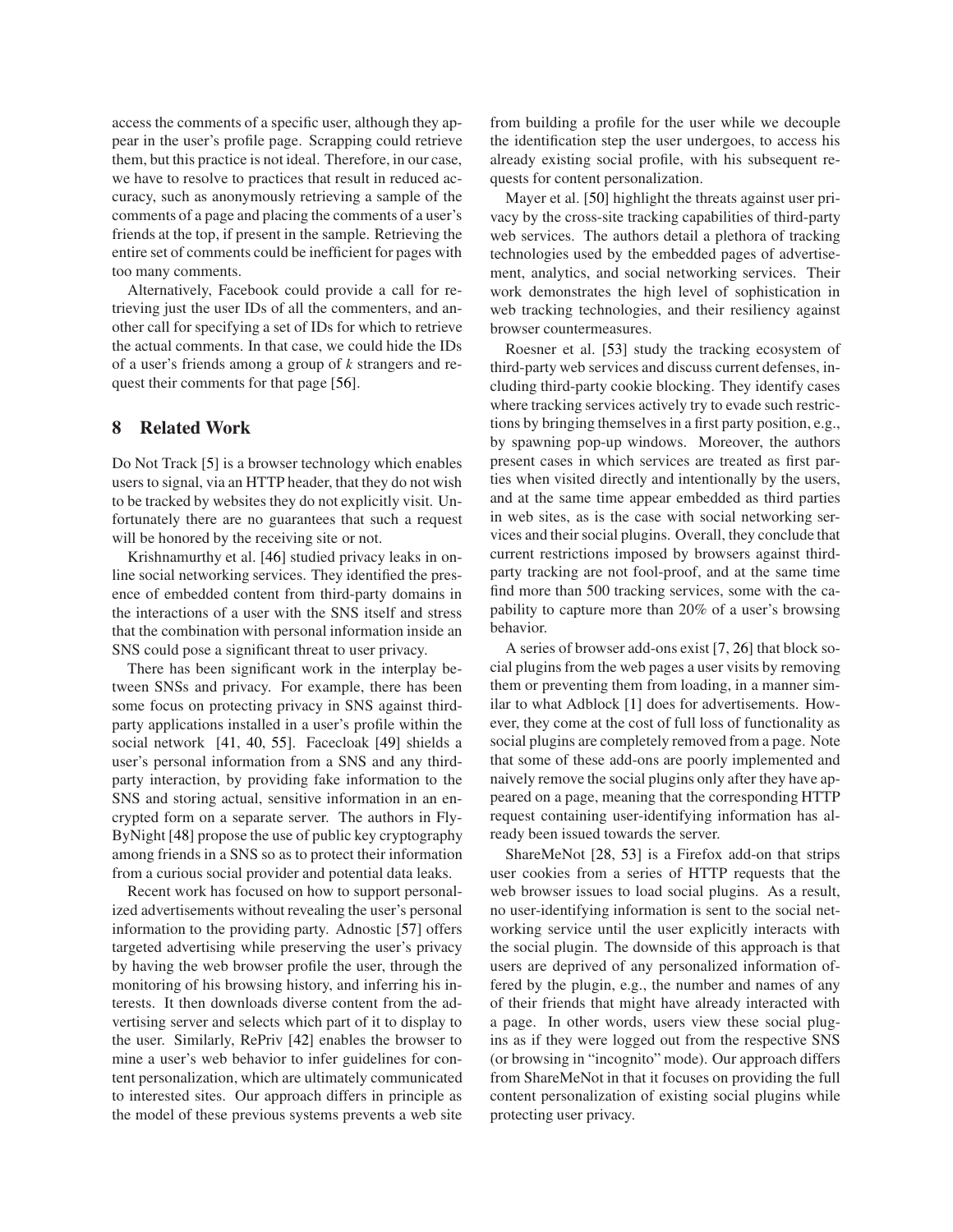## **9 Conclusion**

Concerns about the interplay between social plugins and privacy are mounting rapidly. Tensions have reached the point that even governments consider to outlaw Facebook's Like button [\[13\]](#page-14-24). Recently, in an official response to questions regarding user privacy asked by the government of Norway, it was stated that *"Facebook does not use cookies to track people visiting websites using the Like button"* [\[37\]](#page-15-4). The current design of social plugins, as provided by all major social networking services, combined with empirical evidence [\[9\]](#page-14-7), stresses the need for changes so that words align with actions. We want to believe that SNSs treat the privacy of their members as an issue of the utmost importance, and we hope that they are willing to ensure it through technical means.

In this paper, we have presented a novel design for privacy-preserving social plugins, which provide exactly the same user experience as existing plugins, and at the same time prevent SNSs from being able to track the browsing activities of their users. We have described in detail how this design can be offered transparently as a service to users of existing SNSs without the need to install any additional software, and thus envisage that it could be adopted for the protection of their member's privacy. SafeButton, our proof-of-concept implementation of this design as a browser add-on for Firefox, demonstrates the practicality of our approach. SafeButton is publicly available, and currently supports full content personalization in a privacy-preserving way and with minimal space overhead for seven out of the nine social plugins offered by Facebook, while it loads them 2.8 times faster compared to their original versions.

#### **Availability**

SafeButton is publicly available as an open source project at [http://www.cs.columbia.edu/~kontaxis/](http://www.cs.columbia.edu/~kontaxis/safebutton/) [safebutton/](http://www.cs.columbia.edu/~kontaxis/safebutton/)

#### **Acknowledgements**

This work was supported in part by the FP7-PEOPLE-2009-IOF project MALCODE and the FP7 project SysSec, funded by the European Commission under Grant Agreements No. 254116 and No. 257007. This work was also supported by the National Science Foundation through Grant CNS-09-14312, with additional support from Google. Any opinions, findings, conclusions, or recommendations expressed herein are those of the authors, and do not necessarily reflect those of the US Government or the NSF.

#### <span id="page-14-17"></span>**References**

- [1] AdBlock Plus. [https://addons.mozilla.org/](https://addons.mozilla.org/en-US/firefox/addon/adblock-plus/) [en-US/firefox/addon/adblock-plus/](https://addons.mozilla.org/en-US/firefox/addon/adblock-plus/).
- <span id="page-14-9"></span>[2] Browser Security Handbook - Third-party cookie rules. [http://code.google.com/p/browsersec/wiki/](http://code.google.com/p/browsersec/wiki/Part2#Third-party_cookie_rules) [Part2#Third-party\\_cookie\\_rules](http://code.google.com/p/browsersec/wiki/Part2#Third-party_cookie_rules).
- <span id="page-14-10"></span>[3] Chromium - Don't play plugin instances inside suppressed popups? [http://code.google.com/p/chromium/](http://code.google.com/p/chromium/issues/detail?id=3477) [issues/detail?id=3477](http://code.google.com/p/chromium/issues/detail?id=3477).
- <span id="page-14-11"></span><span id="page-14-4"></span>[4] Disconnect. <http://disconnect.me/>.
- [5] Do Not Track Universal Web Tracking Opt Out. [http://](http://donottrack.us/) [donottrack.us/](http://donottrack.us/).
- <span id="page-14-14"></span>[6] Facebook - How many Pages can I like? [https://www.](https://www.facebook.com/help/?faq=116603848424794) [facebook.com/help/?faq=116603848424794](https://www.facebook.com/help/?faq=116603848424794).
- <span id="page-14-3"></span>[7] Facebook Blocker. [http://webgraph.com/](http://webgraph.com/resources/facebookblocker/) [resources/facebookblocker/](http://webgraph.com/resources/facebookblocker/).
- <span id="page-14-6"></span>[8] Facebook Fact Sheet. [http://newsroom.fb.com/](http://newsroom.fb.com/content/default.aspx?NewsAreaId=22) [content/default.aspx?NewsAreaId=22](http://newsroom.fb.com/content/default.aspx?NewsAreaId=22).
- <span id="page-14-7"></span>[9] Facebook fixes logout issue, explains cookies. [http://nikcub.appspot.com/](http://nikcub.appspot.com/facebook-fixes-logout-issue-explains-cookies) [facebook-fixes-logout-issue-explains-cookies](http://nikcub.appspot.com/facebook-fixes-logout-issue-explains-cookies).
- <span id="page-14-13"></span>[10] Facebook Graph API. [http://developers.facebook.](http://developers.facebook.com/docs/reference/api/) [com/docs/reference/api/](http://developers.facebook.com/docs/reference/api/).
- <span id="page-14-23"></span>[11] Facebook Like Button Count Inaccuracies. [http://faso.com/fineartviews/21028/](http://faso.com/fineartviews/21028/facebook-like-button-count-inaccuracies) [facebook-like-button-count-inaccuracies](http://faso.com/fineartviews/21028/facebook-like-button-count-inaccuracies).
- <span id="page-14-0"></span>[12] Facebook Plugins. [http://developers.facebook.](http://developers.facebook.com/docs/plugins/) [com/docs/plugins/](http://developers.facebook.com/docs/plugins/).
- <span id="page-14-24"></span>[13] Facebook's Like button illegal in German state. [http://](http://news.cnet.com/8301-1023_3-20094866-93/facebooks-like-button-illegal-in-german-state/) [news.cnet.com/8301-1023\\_3-20094866-93/](http://news.cnet.com/8301-1023_3-20094866-93/facebooks-like-button-illegal-in-german-state/) [facebooks-like-button-illegal-in-german-state/](http://news.cnet.com/8301-1023_3-20094866-93/facebooks-like-button-illegal-in-german-state/).
- <span id="page-14-22"></span>[14] Firefox Sync. [http://www.mozilla.org/en-US/](http://www.mozilla.org/en-US/mobile/sync/) [mobile/sync/](http://www.mozilla.org/en-US/mobile/sync/).
- <span id="page-14-2"></span><span id="page-14-1"></span>[15] Ghostery. <http://www.ghostery.com/>.
- [16] Google +1 button. [http://www.google.com/+1/](http://www.google.com/+1/button/) [button/](http://www.google.com/+1/button/).
- <span id="page-14-5"></span>[17] HTTP state management. [http://www.ietf.org/rfc/](http://www.ietf.org/rfc/rfc2109.txt) [rfc2109.txt](http://www.ietf.org/rfc/rfc2109.txt).
- <span id="page-14-20"></span>[18] Hypertext Transfer Protocol 1.1. [http://www.ietf.](http://www.ietf.org/rfc/rfc2616.txt) [org/rfc/rfc2616.txt](http://www.ietf.org/rfc/rfc2616.txt).
- <span id="page-14-19"></span>[19] Indexed Database API. [http://www.w3.org/TR/](http://www.w3.org/TR/IndexedDB/) [IndexedDB/](http://www.w3.org/TR/IndexedDB/).
- <span id="page-14-15"></span>[20] MDN - Intercepting Page Loads. [https://developer.](https://developer.mozilla.org/en/XUL_School/Intercepting_Page_Loads) [mozilla.org/en/XUL\\_School/Intercepting\\_](https://developer.mozilla.org/en/XUL_School/Intercepting_Page_Loads) [Page\\_Loads](https://developer.mozilla.org/en/XUL_School/Intercepting_Page_Loads).
- <span id="page-14-16"></span>[21] MDN - Pageshow Event. [https://developer.](https://developer.mozilla.org/en/using_firefox_1.5_caching#pageshow) [mozilla.org/en/using\\_firefox\\_1.5\\_caching#](https://developer.mozilla.org/en/using_firefox_1.5_caching#pageshow) [pageshow](https://developer.mozilla.org/en/using_firefox_1.5_caching#pageshow).
- <span id="page-14-21"></span>[22] MDN - window.postMessage. [https://developer.](https://developer.mozilla.org/en/DOM/window.postMessage) [mozilla.org/en/DOM/window.postMessage](https://developer.mozilla.org/en/DOM/window.postMessage).
- <span id="page-14-12"></span>[23] MDN - XML User Interface Language. [https://](https://developer.mozilla.org/En/XUL) [developer.mozilla.org/En/XUL](https://developer.mozilla.org/En/XUL).
- <span id="page-14-18"></span>[24] Mozilla At a Glance. [http://blog.mozilla.org/](http://blog.mozilla.org/press/ataglance/) [press/ataglance/](http://blog.mozilla.org/press/ataglance/).
- <span id="page-14-8"></span>[25] MSDN Blogs - Google Bypassing User Privacy Settings.